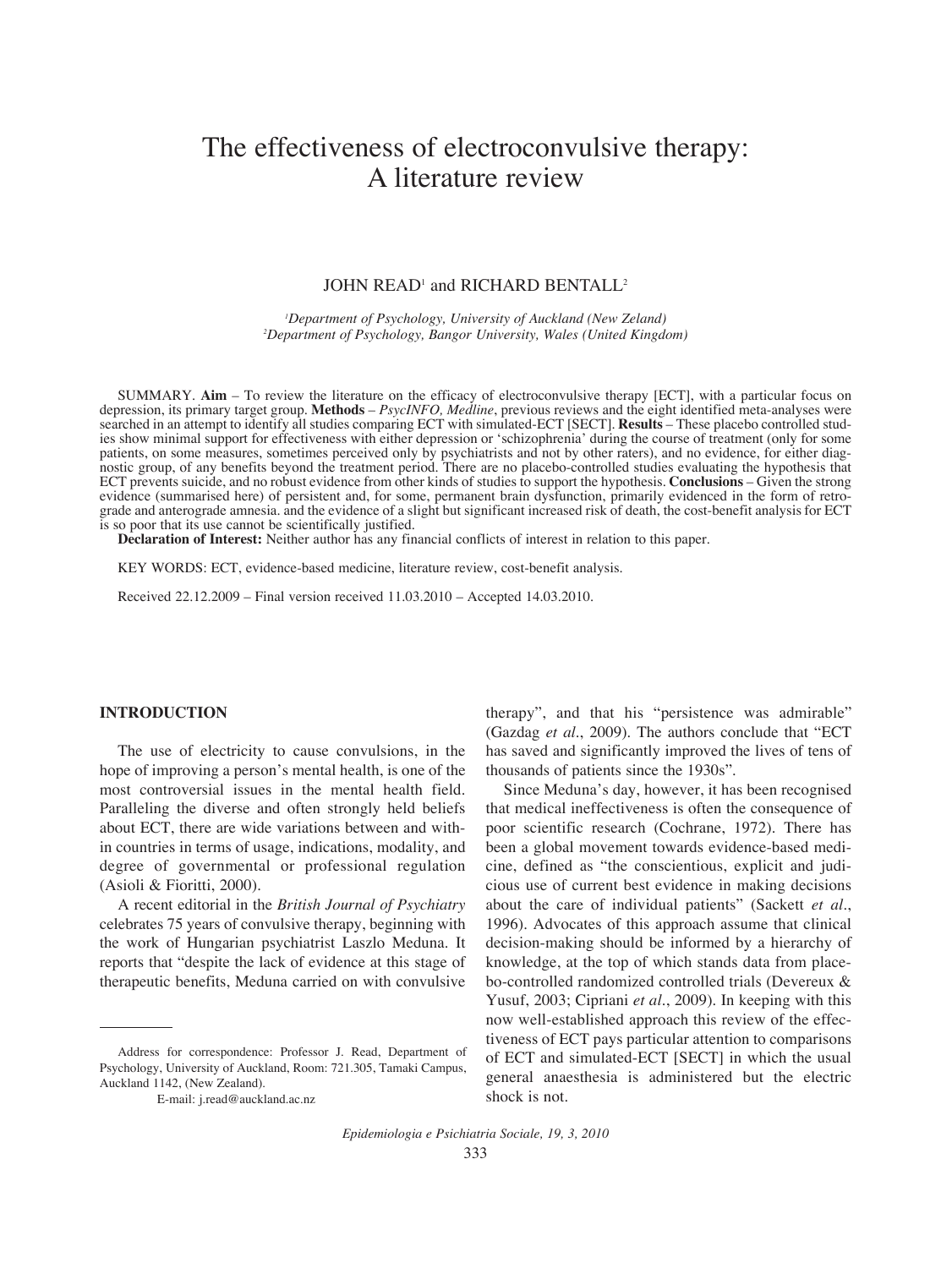## **REVIEW METHODS**

To ensure maximum possible inclusion of studies MEDLINE and PsycINFO were searched using the following combinations of keywords: 'electroconvulsive therapy' OR 'electroconvulsive treatment OR 'electroshock therapy' OR 'electroshock treatment' or 'ECT' AND 'placebo' OR 'sham' or 'simulated'. Reviews, metaanalyses, recent studies, and an independent review commissioned by the New Zealand government (Ministry of Health, 2004), were scanned to increase the detection rate. Only studies with human participants, presented in English, were included. Because there were only four depression studies with follow up-data (usually a requisite for demonstrating effectiveness) studies with data only for the treatment period (six) were included. This review also includes all the studies cited in a recent book in support of the conclusion that ECT is "a safe and effective treatment" (Shorter & Healey, 2007). The search identified eight meta-analyses in relation to depression (two of which also evaluated ECT for 'schizophrenia') and one focused exclusively on schizophrenia. Besides using these meta-analyses to make the search as comprehensive as possible, they were also, themselves, reviewed, with particular attention to the accuracy of their reporting of individual studies and variation in their inclusion and exclusion of studies.

#### **DOES ECT WORK?**

When evaluating ECT, it is important that researchers observe methodological standards that have become widely recognised since the inception of the evidencebased medicine movement. Studies should be properly designed, with patients being randomised to treatment, and an adequate follow-up period using objective measures of outcome. In the case of ECT, it can be argued that the requirement to include a placebo control is particularly compelling because there is a prima facie case for assuming that applying electrical currents to the brain may be harmful. Hence, if researchers are to adhere to the first injunction in the Hippocratic oath (*primum nonnocere* – first do not harm; Gillon, 1985), they must demonstrate that the electroshock is a necessary component of the therapy, and that the procedure is not only effective but safe. To do this, researchers must compare gains made by ECT recipients with gains made by people who thought they received ECT but did not (Ross, 2006). Most studies claiming that ECT is effective fail to do this, including the NIMH-funded research by the Consortium on Research in ECT (eg Kellner *et al.*, 2005; 2006).

Many studies report high 'response' rates for ECT. However, the UK ECT Review Group (2003) found that only 73 of 624 studies (12%) met their standards for inclusion in their review, adding: "The quality of reporting", of even this 12%, "was poor". Very few included a placebo condition, which is necessary to exclude the possibility that any observed improvement is the consequence of expectancy and hope in psychiatrists or patients.

For the first ten years this had not been feasible. Because of the frequent fractures cause by 'unmodified' ECT a disguisable placebo was impossible. In the early 1950s general anaesthesia was introduced. This 'modified ECT' could be evaluated by comparison with SECT control groups rendered unconscious but not given ECT. The failure of most studies over the next 60 years to follow this procedure is often justified in terms of the claimed ethical difficulties of withholding a treatment assumed to be effective and (despite claims that ECT is safe) imposing on a control group "a treatment which involves repeatedly rendering a control group unconscious" (Kendell, 1981). The *assumption* that ECT is effective is used to justify not using the method that can best determine whether it *is* effective.

In their 382 page book Shorter & Healy (2007) cite only four studies to support their claim that ECT is effective (other than four that relate to ECT preventing suicide – see below). All four are from the 1940s. Three of them (Kalinowsky, 1944; Myerson, 1941; Smith *et al.*, 1942) had no control groups, vague or non-existent definitions of "recovery", and the people assessing "recovery" were either the hospital staff or unidentified (in the Myerson study none of the 'schizophrenics' improved). In the fourth (Tillotson & Sulzbach, 1945) a control group of "clinically comparable patients" improved less often (50%) than ECT recipients (80%), but there was no definition of "improved" and no mention of who decided who was "improved".

In the 1940s clinicians had became excited about the new treatment. Hope of recovery had returned to even the most depressing of institutions. Hope is a powerful placebo factor in psychiatric treatments, biological or psychological. It is important to clinicians and to patients. It can influence not just recovery itself but perceptions of recovery. Placebo effects in relation to ECT were acknowledged from the outset (see Brill *et al.*, 1959). Neurologist John Friedberg suggested that in the early days "the influence of ECT was on the minds of the psychiatrists, producing optimism and earlier discharges" (Friedberg, 1976). Despite this possibility (which could not be evaluated without SECT), some early studies found lower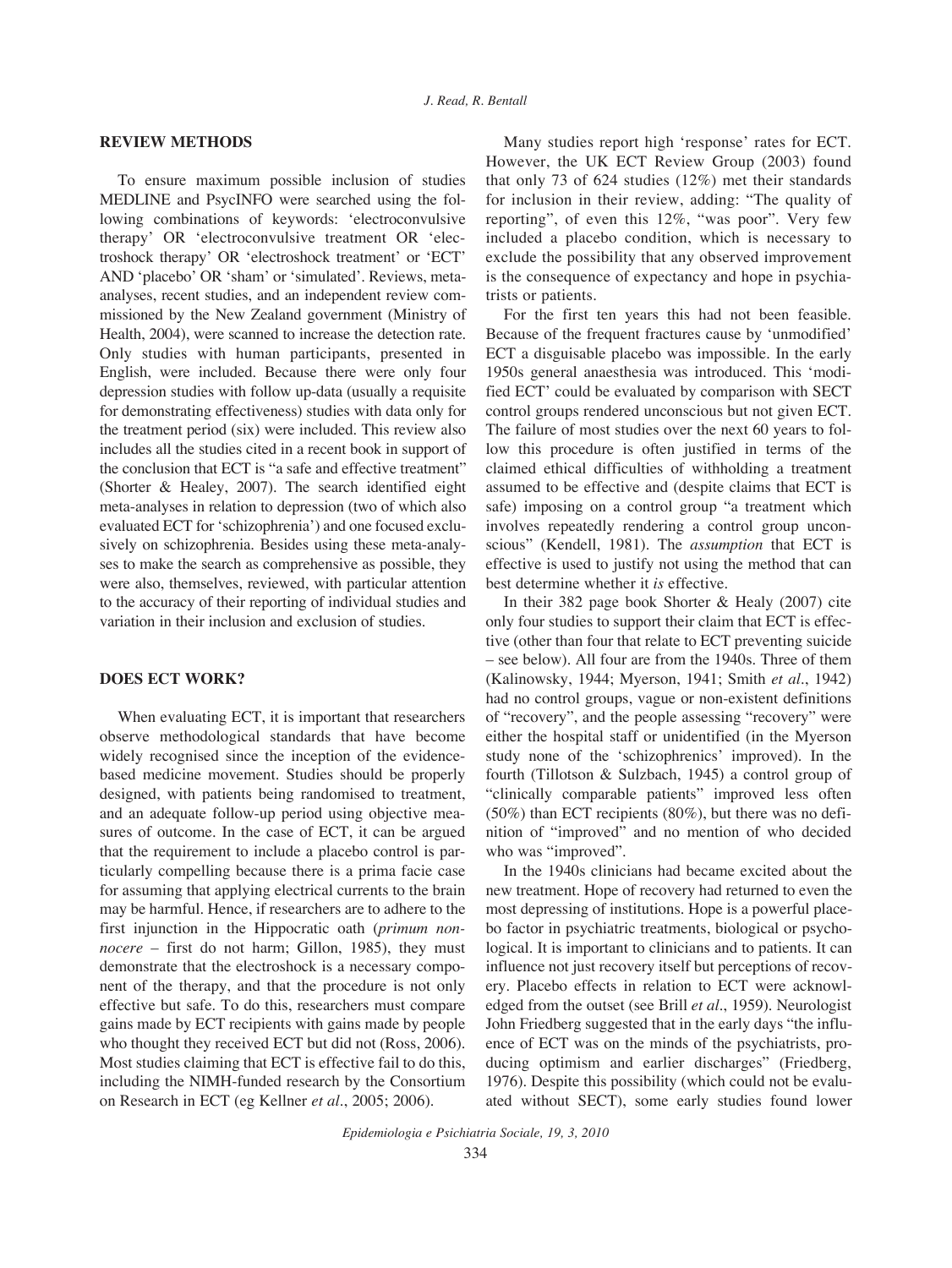recovery rates for ECT recipients than for non-recipients (Karagulla, 1950) or no difference (Scherer, 1951).

The inadequacy of most ECT research continued throughout the rest of the  $20<sup>th</sup>$  century. The methodological failings were not limited to failure to compare to a SECT group. In a *British Journal of Psychiatry* study, claiming that the proportions showing some improvement were 100% for depression and 98% for schizophrenia, the description of how improvement was measured was: "A record was kept of progress" (Shukla, 1981). A survey for the *British Royal College of Psychiatrists* simply gathered psychiatrists' opinions about improvement (Pippard & Ellam, 1981). Despite the bias involved in asking psychiatrists to estimate patients' opinions, the number of patients deemed to believe they were "worse" was five times greater than that which the psychiatrists believed were worse.

# **COMPARISON WITH SIMULATED-ECT FOR DEPRESSION**

It is hard to ensure that neither psychiatrists nor patients know who did and did not receive ECT, because of the confusion and headaches that frequently immediately follow ECT. In one study the patients in the SECT group, many of whom had had real ECT in the past, "believed that they were receiving some new variation on ECT" (Brill *et al.*, 1959). The UK ECT Review noted that of 73 studies comparing ECT to drug treatment, no treatment or SECT "only two described the method of allocation concealment". So although comparison with SECT is the best research design it doesn't eliminate the possibility of placebo effects. Therefore even the very minimal positive benefits reported below may not have been caused by ECT. Despite their claim to have conducted a "fair and comprehensive investigation of ECT", Shorter & Healy (2007) mention none of the studies reviewed next, the ones that best assess the effectiveness of ECT.

#### **Effectiveness during treatment period**

There have been ten studies comparing ECT and SECT for depression (Table I). Five found no significant outcome differences. One found identical response rates for ECT and SECT (Lambourn & Gill, 1978) and concluded "The results suggest that the ECT pre-treatment procedure has an important therapeutic effect. This casts some doubt on current views of the effectiveness of electro-convulsive therapy".

Of the five studies that did produce some significant findings two invalidated their work, in terms of any lasting benefits, by giving real ECT to the SECT group after the first (Freeman *et al.*, 1978) or third week (West, 1981). What these two studies can reasonably claim is that the ECT group improved faster than the SECT group (which also improved) early in the treatment, at least on some measures. In the Freeman *et al.*, study there were no differences on the Beck Depression Inventory (in this study the raters were blind to group membership but the doctor giving the ECTs and SECTs, who obviously was not blind, was the lead researcher).

The third was the famous Northwick Park study (Johnstone *et al.*, 1980). A prominent ECT advocate described it as "the most thoroughly designed and extensive trial of ECT's efficacy ever to be conducted in this country" (UK) but conceded that the "modest" difference found was "restricted to patients with delusions" and was "short-lived" (Kendell, 1981). There were no significant differences for two of the three subgroups of depressed patients: 'agitated' and 'retarded' (Nortwick Park ECT Trial, 1984). Furthermore, the positive finding for the 'deluded' subgroup was only perceived by psychiatrists. The ratings by nurses and by patients produced no significant differences for any of the three subgroups. The researchers themselves concluded that "The therapeutic benefits of electrically induced convulsions in depression were of lesser magnitude and were more transient than has sometimes been claimed" and "The results confirm that many depressive illnesses although severe may have a favourable outcome with intensive nursing and medical care even if physical treatments are not given" (Johnstone *et al.*, 1980). A recent review of the effectiveness of SECT describes the Northwick Park study as "probably the best trial in terms of methodology and psychopathological characterization of patients" and comments on the fact that "rigorously defined endogenously depressed patients did exceptionally well with sham ECT, just as well as with real ECT. This needs explaining because it is common wisdom that endogenous (melancholic) depressions are not supposed to be placebo responsive. Perhaps melancholic patients in hospital do obtain considerable relief from milieu approaches" (Rasmussen, 2009).

The fourth study (Brandon *et al.*, 1984) found significantly greater improvement in the ECT group, during the treatment period, for the 'retarded' and 'deluded' subgroups of depression, but not for the 'neurotic' subgroup. The fifth (Gregory *et al.*, 1985) arguably provides the strongest evidence in favour of ECT. Although both the ECT and the SECT groups improved significantly by the end of the treatment, the ECT group improved significantly more than the SECT group.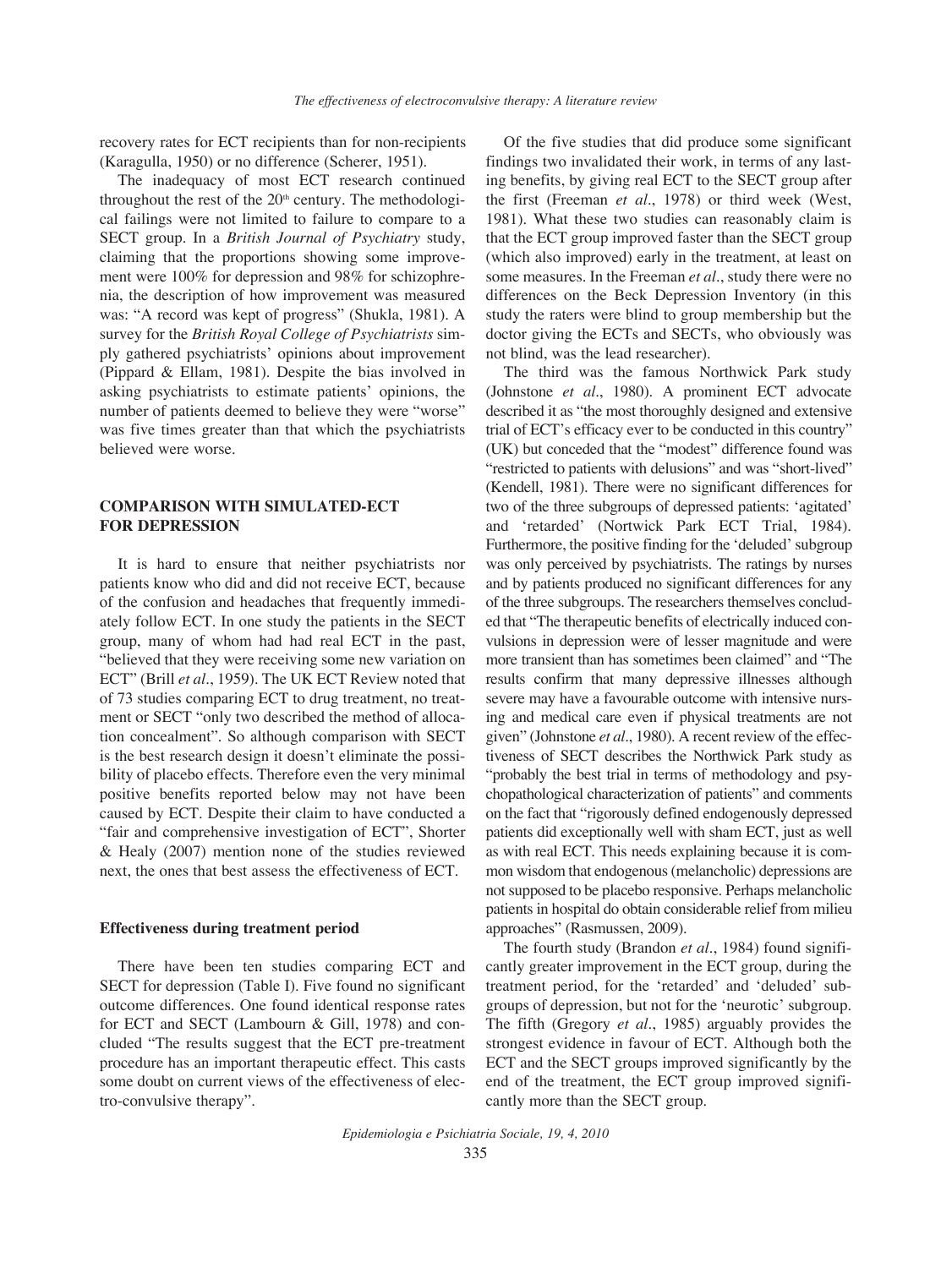| <b>Study</b>            | Year | <b>Significant Difference During Treatment</b> | <b>Significant Difference at Follow-Up</b> |
|-------------------------|------|------------------------------------------------|--------------------------------------------|
| Brill et al.            | 1959 | $[no\ data]$                                   | $no-1$ month                               |
| Harris & Robin          | 1960 | no                                             | [no data]                                  |
| Fahy et al.             | 1963 | no                                             | [no data]                                  |
| Wilson et al.           | 1963 | no <sup>1</sup>                                | [no data]                                  |
| Freeman <i>et al.</i>   | 1978 | yes <sup>2</sup>                               | [no data]                                  |
| Lambourn & Gill         | 1978 | no                                             | [no data]                                  |
| Johnstone <i>et al.</i> | 1980 | $ves^3 - 'deluded'^4$                          | $no-1$ month                               |
|                         |      | $no - 'agitated'$                              | $no-6$ mths                                |
|                         |      | $no$ – 'retarded'                              |                                            |
| West                    | 1981 | Yes <sup>5</sup>                               | $[no\ data]$                               |
| Brandon et al.          | 1984 | $ves - 'deluded'$                              | $no-2$ mths $no-$                          |
|                         |      | yes – 'retarded'                               | 5 mths                                     |
|                         |      | $no$ – 'neurotic'                              |                                            |
| Gregory et al.          | 1985 | yes <sup>6</sup>                               | $no-1$ month                               |
|                         |      |                                                | $no-2$ mths $no-$                          |
|                         |      |                                                | 6 mths                                     |

Table I – *Studies comparing ECT and simulated-ECT for Depression.*

1. Non significant on measure of current depression, significant on measure of depressive personality type. UK Review group concluded that the findings not statistically significant

2. Study invalidated after one week by giving ECT to people in the simulated group. UK Review group concluded that the findings not statistically significant.

3. Difference perceived by psychiatrists, but not by nurses or patients.

4. Subtypes of depression

5. Study invalidated after three weeks by giving ECT to people in the simulated group.

6. Both ECT and SECT groups improved significantly. ECT significantly. ECT significantly greater improvement.

#### **Effectiveness beyond the treatment period**

None of the ten studies found significant differences beyond the end of treatment (Table I). Six did not follow up beyond treatment. Brill *et al.* (1959) found no significant differences after one month, concluding "It could very well be that the primary therapeutic agent is the psychological meaning of the treatment to the patient" and noting the "influence of the unusual amount of care and attention" involved. The Northwick Park study (Johnstone *et al.*, 1980) found that even the one difference at the end of treatment (for one of three depression subtypes, observed by only one of three groups of raters) had disappeared four weeks later. It actually found a slight advantage for the SECT group. They added: "it is not possible to attribute the loss of advantage of real ECT [at the end of treatment] to differences in the subsequent treatment of the two groups". The other two studies that followed patients beyond the end of treatment found no differences between ECT and SECT at one or three months (Gregory *et al.*, 1985) or at eight or 24 weeks (Brandon *et al.*, 1984).

These findings are consistent with studies using less appropriate placebos. For example an early British Medical Research Council study had found that one week after the end of treatment ECT recipients were significantly more likely to have been discharged than patients given an inert medicine capsule (42% vs 25%) but that the difference was no longer significant four weeks after the

end of treatment. By 20 weeks after the end of treatment 80% of ECT recipients and 88% of placebo recipients had been discharged (Medical Research Council, 1965).

This absence of evidence that ECT has any benefits beyond the treatment period is often countered by ECT advocates with the argument that this does not matter because the person can be treated subsequently with antidepressants. However, a well-designed study of subsequent pharmacotherapy followed up, for six months, the 159 of 290 (55%) patients with uni-polar depression who had shown improvement during ECT (Sackeim *et al.*, 2001). In this randomized, double-blind trial, relapse rates were: anti-depressants and lithium – 39%, antidepressants alone  $-65\%$ , placebo  $-84\%$ . Thus even with the most effective (medical) relapse prevention strategy 45 of every 100 ECT recipients received no benefit in the first place and at six months a further  $21$  (55 X .39) had relapsed. Meanwhile the rate of sustained improvement that can reasonably be attributed to ECT at six months (the placebo group) is nine out of every 100 (55 multiplied by the 16% non-relapse rate in those receiving placebo medication). The authors concluded, "Our study indicates that without active treatment, virtually all remitted patients relapse within 6 months of stopping ECT".

Other ECT researchers have argued that the outcome data suggests that ECT must be continued on a maintenance basis if symptomatic improvement is to be sustained. Kellner *et al.* (2006), for example, examined out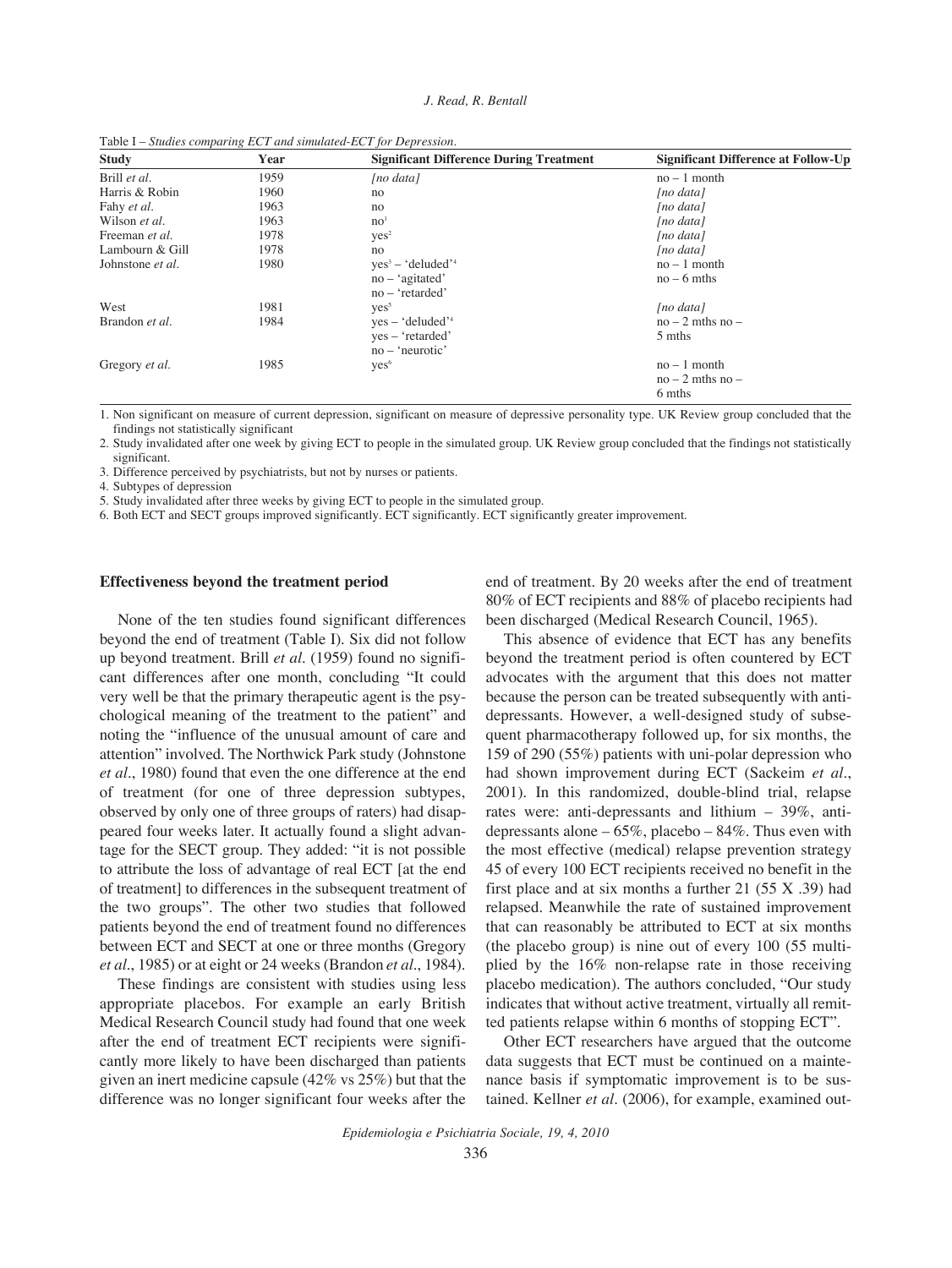comes over six months of patients receiving a course of continuous ECT over a period of 6 months (shocks tapered from three times a week initially to monthly), either alone or in combination with pharmacotherapy. The authors concluded that both interventions "had limited efficacy, with more than half of patients either experiencing disease relapse or dropping out of the study".

# **Previous meta-analyses of comparisons with simulated-ECT for depression**

Meta-analyses are important because they can produce a valid significant outcome from a series of non-significant findings if the original studies were underpowered. We identified eight meta-analyses comparing ECT and SECT for depression (Gabor & Laszlo, 2005; Greenhalgh *et al.*, 2005; Janicak *et al.*, 1985: Kho *et al.*, 2003; Pagnin *et al.*, 2004; Tharyan & Adams, 2005). None cite any evidence that ECT is superior to SECT beyond the treatment period. All but Greenhalgh *et al.* (2005), however, claim that ECT is superior during the treatment period (although Kho *et al.*, 2003 reported that there is no evidence for superior speed of action of ECT). Inspection of the meta-analyses reveals that the claim is questionable.

For example, Janicak *et al.* (1985) included six studies, only two of which were claimed to have produced significant differences between ECT and SECT. One was the West (1981) study in which ECT was given to members of the SECT group during the treatment period (see above). Their reporting of the other "significant" finding is incorrect. Ulett *et al.* (1956) studied patients with diverse diagnoses and should therefore be excluded from reviews regarding depression. Moreover, the study compared photoshock therapy (an early variant of shock therapy), ECT and SECT. Their actual findings were that 33% of the ECT group and 24% of the SECT group had shown "recovery" or "marked improvement" by the end of treatment. Janicak *et al.* (1985), however, incorrectly include data from the photoshock group, and a control group for that condition, to produce figures of 65% vs 35%. This is by far the largest study of the six in their meta-analysis and therefore this incorrect reporting (combined with the West study) largely accounted for the claimed overall effect size.

Pagnin *et al.* (2004) also include both the West *et al.* and Ulett *et al.* (1956) studies (but report the Ulett findings correctly as non-significant). Despite only one of seven studies (West, 1981) producing a significant difference, the studies do, when combined, find a significantly greater effect for ECT than for SECT at the end of treatment. The issue of differences beyond the end of treatment, however, is not even mentioned.

The UK ECT Review Group (2003) included six studies in their meta-analysis, including three which had found a significant difference during treatment. One of the three positive studies was, again, the West (1981) study in which ECT was given to some of the SECT group during the treatment period. The meta-analysis excluded four of the studies in Table I (Brandon *et al.*, 1984; Brill *et al.*, 1959; Fahy *et al.*, 1963; Harris & Robin, 1960), three of which had found no benefit for ECT even during the treatment period. They report that only one study met their inclusion criteria for follow-up studies and found no significant difference. The study (West *et al.*) had not, in fact, reported any follow-up data.

The most recent systematic review was conducted for the UK's National Health Service Research and Development Health Technology Assessment Programme (Greenhalgh *et al.*, 2005). The 170 page report concluded that "there is little evidence of the long-term efficacy of ECT" and that, even in the short-term, "low-dose unilateral ECT is no more effective than sham ECT", adding that the short-term gains from using higher doses or bilateral electrode placement "are achieved only at the expense of an increased risk of cognitive side-effects". The review found "no randomised evidence of the effectiveness of ECT in specific subgroups, including older people, children and adolescents, people with catatonia and women with postpartum exacerbations of depression or schizophrenia".

One of the eight meta-analyses focussed specifically on the effectiveness of ECT for its primary target group, the "depressed elderly" (van der Wurff *et al.*, 2003). This Cochrane Systematic Review again found no evidence of ECT being effective beyond the treatment period. It identified only one study comparing ECT and SECT (O'Leary *et al.*, 1994). This was a re-analysis of data from a study, by three of the reviewers (Gregory *et al.*, 1985), which the reviewers described as having "major methodological shortcomings". It was concluded that "None of the objectives of this review could be adequately tested because of the lack of firm, randomised evidence".

# **Comparisons with Simulated-ECT for 'Schizophrenia'**

#### *Effectiveness during treatment period*

The findings for patients diagnosed with 'schizophrenia' (for which ECT had originally been invented) are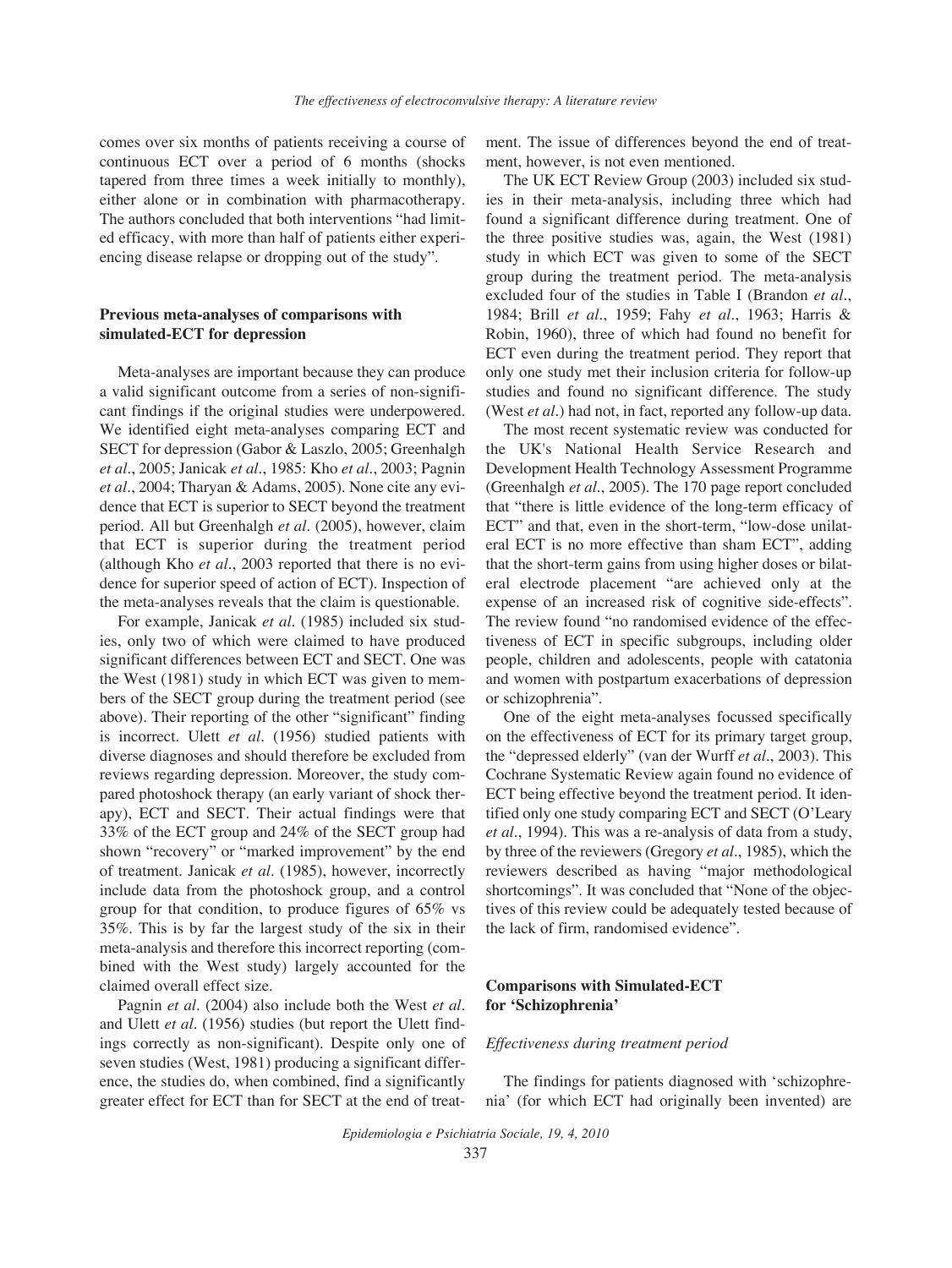remarkably similar. All but one of the early studies (e.g. Miller *et al.*, 1953; Brill *et al.*, 1959) found no significant differences between ECT and SECT. The exception did find short-term differences on psychotic symptoms but not on readiness for discharge (Ulett *et al.*, 1956). A 2001 report by the American Psychiatric Association acknowledged that none of five pre-1980 ECT vs SECT studies found any differences, even in the short term. It claimed, however, that three later studies had demonstrated "a substantial advantage" for ECT (Abraham & Kulhara, 1987; Brandon *et al.*, 1985; Taylor & Fleminger, 1980).

In all three studies, however, both groups were receiving anti-psychotic medication and any advantage, as we shall see, was again very short-term. An example of "substantial advantage" is the Leicester ECT Trial (Brandon *et al.* 1985). Both the ECT and the SECT groups improved on all four measures used. The real ECT group showed faster improvement on two of the four scales. 'Global psychopathology' did not differ at all. Another of these studies (Taylor & Fleminger, 1980) found that during treatment there was equal improvement in both groups but that ECT reduced general psychopathology faster than SECT for the first four weeks.

As was the case in a previously noted depression study (Johnstone *et al.*, 1980), the psychiatrists in the Taylor & Fleminger (1980) study were the only ones to perceive any difference. Nurses and relatives did not. While this might have been because psychiatrists are better trained to rate symptoms, it is also possible that such differential findings are the result of wishful thinking on the part of psychiatrists. Another depression study found that psychiatrists saw improvement when the rest of the treatment team did not (Fahy *et al.*, 1963). These findings suggest that the placebo effects of expectancy and hope do seem to be operating for psychiatrists.

A more recent Indian study of 36 people diagnosed with 'schizophrenia' found no differences in doubleblind ratings on four symptom measures, after one, two, three or four weeks of treatment, between SECT and either bilateral or unilateral ECT (Sarita *et al.*, 1998). A Nigerian study also failed to find significant differences between ECT (bilateral) and SECT at the end of treatment (Ukpong *et al.*, 2002).

## *Effectiveness beyond the treatment period*

The third study cited by the A.P.A. report as demonstrating "substantial advantage" (Abraham & Kulhara, 1987) found that both the ECT and SECT groups improved significantly during treatment but that the ECT group improved significantly more. It also found that ECT maintained its advantage over SECT at two and four weeks post-treatment. At eight weeks "the groups were similar" and the "advantage was totally lost with the passage of time". Using one-tailed t-tests had, however, doubled the chances of differences being judged significant. The only time that the more appropriate twotailed test produces a significant difference is at twoweeks post-treatment.

In the other two studies any advantage for ECT over SECT had disappeared by the time of the first post-treatment assessment, at four weeks (Brandon *et al.*, 1985; Taylor & Fleminger, 1980). Moreover, the Taylor & Fleminger study found that after four weeks the ECT group gradually deteriorated while the SECT group continued to improve, a pattern that was continuing 16 weeks after treatment. Similarly, Brandon *et al.* found that eight weeks after treatment ECT recipients had deteriorated on three of the four measures, but the SECT group continued to improve, overtaking the real ECT group on all four measures within two to six weeks. In this last study, improvements are graphically represented by change scores, thereby obscuring possible group differences at the outset. In fact, substantial baseline differences between the two groups can be discerned from the tables with, for example, the ECT groups scoring a mean of 9 (range 3-16) and the SECT group a mean of 12 (7-18) on the Montgomery-Asberg Schizophrenia Scale.

The recent Nigerian study that found no difference at the end of treatment also failed to find any significant differences 20 weeks later (Ukpong *et al.*, 2002). Thus of eight follow-up studies (four on depression, four on 'schizophrenia') seven found no difference at the first follow-up and one, a 'schizophrenia' study (comparing ten ECT patients with ten SECT) found a significant difference at two weeks, but not four.

# *Previous meta-analyses of comparisons with simulated-ECT for 'schizophrenia'*

None of three meta-analyses on schizophrenia report any evidence of any long term benefits (Greenhalgh *et al.*, 2005; Painuly & Chakrabarti, 2006; Tharyan & Adams, 2005). A 2005 update of the Cochrane database found a short-term advantage for ECT over SECT but "no evidence that this early advantage for ECT is maintained over the medium to long term" (Tharyan & Adams, 2005). The same reviewers found that even in the short term ECT was less effective than antipsychotic medication. They concluded that "even after more than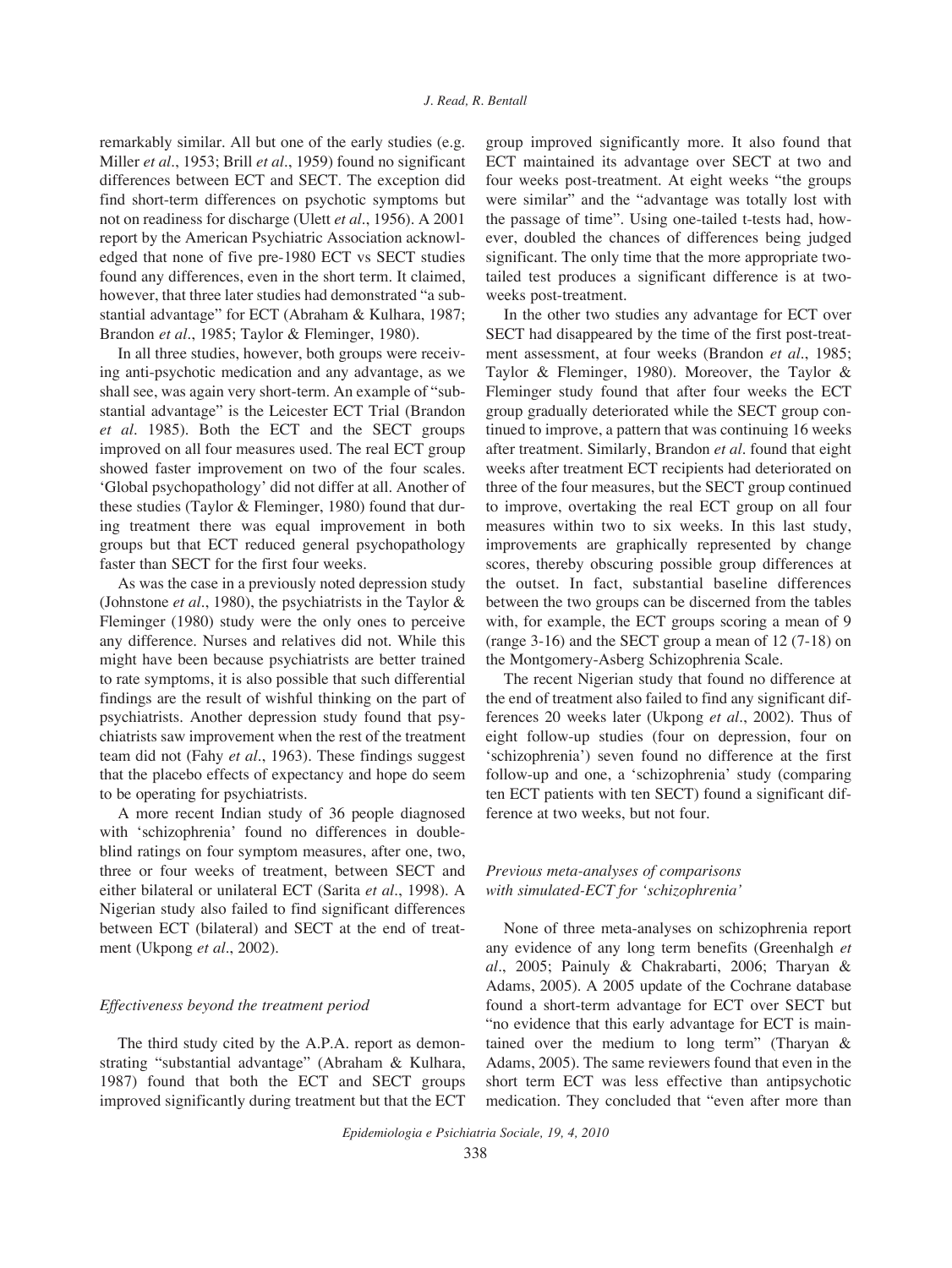five decades of clinical use, there remain many unanswered questions regarding its role in the management of people with schizophrenia".

## **DOES ECT PREVENT SUICIDE?**

Despite the absence of benefits beyond the treatment period it can be argued that the faster recovery (in some studies only, for some subgroups only, perceived by some raters only, and usually followed by relapse) can prevent suicide. It is on the basis of this claim that it is argued that it is not safe to wait for the similar but sometimes slower recovery that occurs without ECT. The claim that ECT prevents suicide is a cornerstone of the case for ECT (e.g. Gazdag *et al.*, 2009; Kellner *et al.*, 2005; Prudic & Sackeim, 1999; Sharma, 1999; Shorter & Healey, 2007). There are, however, no suicide studies

comparing ECT and SECT. The New Zealand Government's report (2004) found "no definitive randomised evidence that ECT prevents suicide".

A review of broad comparisons with the pre-ECT era found that "These studies provided little indication that the introduction of ECT had a clear long-term impact on suicide" (Prudic & Sackeim, 1999). There are a few studies comparing suicide rates of groups who have and have not had ECT (Table II). The most commonly cited as evidence that ECT prevents suicide are two papers by Avery & Winokur (1976). Their 1976 study recorded all deaths of 519 depressed people three years post-discharge. There were four suicides among the 257 who had received ECT (1.6%) and four among the 262 who had not (1.5%). Later, they published the figures for six months. All four of the non-treated suicides had occurred within the six months. The difference  $(0\% \text{ vs } 1.5\%)$  was not significant (Avery & Winokur, 1978).

Table II – *Studies of Suicide Rates Comparing People treated and not treated with ECT.*

| <b>Study</b>                   | Year | <b>Diagnoses</b>    | <b>Significant Difference</b> |
|--------------------------------|------|---------------------|-------------------------------|
| Ziskind et $al$ <sup>1</sup>   | 1945 | Affective Psychoses | yes                           |
| Huston $&$ Locher <sup>2</sup> | 1948 | Manic-depressive    | yes                           |
| <b>B</b> ond                   | 1954 | Psychosis           | no                            |
| Bond & Morris                  | 1954 | Manic-depressive    | no                            |
| Avery & Winokur                | 1976 | Depression          | no <sup>3</sup>               |
| Eastwood & Peacocke            | 1976 | Depression          | no                            |
| Avery & Winokur                | 1978 | Depression          | no <sup>4</sup>               |
| Tsuang et al.                  | 1979 | Schizoaffective     | no                            |
| Babigian & Guttmacher          | 1984 | Depression          | no                            |
| Milstein et al.                | 1986 | mixed               | no                            |
| Black et al.                   | 1989 | mixed               | no                            |
| Sharma                         | 1999 | mixed               | no <sup>5</sup>               |
| Munk-Olsen et al.              | 2007 | mixed               | no <sup>6</sup>               |

1. 66% treated with Metrazol, 33% with ECT (unmodified)

2. unmodified ECT

3. three year follow-up,  $ECT = 1.6\%$ , non- $ECT = 1.5\%$ 

4. same sample as 3, at 6mths,  $ECT = 0$ , non- $ECT = 1.5\%$  (non-significant; p = .15)

5. inpatient suicides 3.4 times more likely to have received ECT than a matched control group who did not commit suicide

6. those who had completed ECT in the previous week nearly five times more likely to kill themselves than inpatients not treated with ECT

Like Avery and Winokur, most researchers find no difference in suicide rates between ECT and non-ECT groups. For example, a study of 1076 inpatients (Black *et al.*, 1989) found no differences over two years between depressed people who received ECT (2.2%), anti-depressant medication (2.6%) or neither (1.9%). A comparison of 89 patients who had killed themselves with 89 matched controls found no significant difference in the percentage who had ever received ECT (80% and 76% respectively). There were also no significant differences between the two groups in terms of whether, at last contact, they had received ECT, antidepressants or neither

(Bradvik & Berglund, 2000). In a subsequent study, the same researchers also found that while suicide attempts were, overall, less frequent after ECT than after antidepressant drugs, there were significantly more severe suicide attempts (defined as highly lethal suicide attempts (i.e. requiring intensive care) following ECT than following antidepressants (Bradvik & Berglund, 2006).

Two studies did find a difference, both in the 1940s using unmodified ECT, and neither for depression. In the first, a study of 'affective psychoses', only one third of the treated group had received ECT; in the rest convulsions were induced with Metrazol (Ziskind *et al.*, 1945).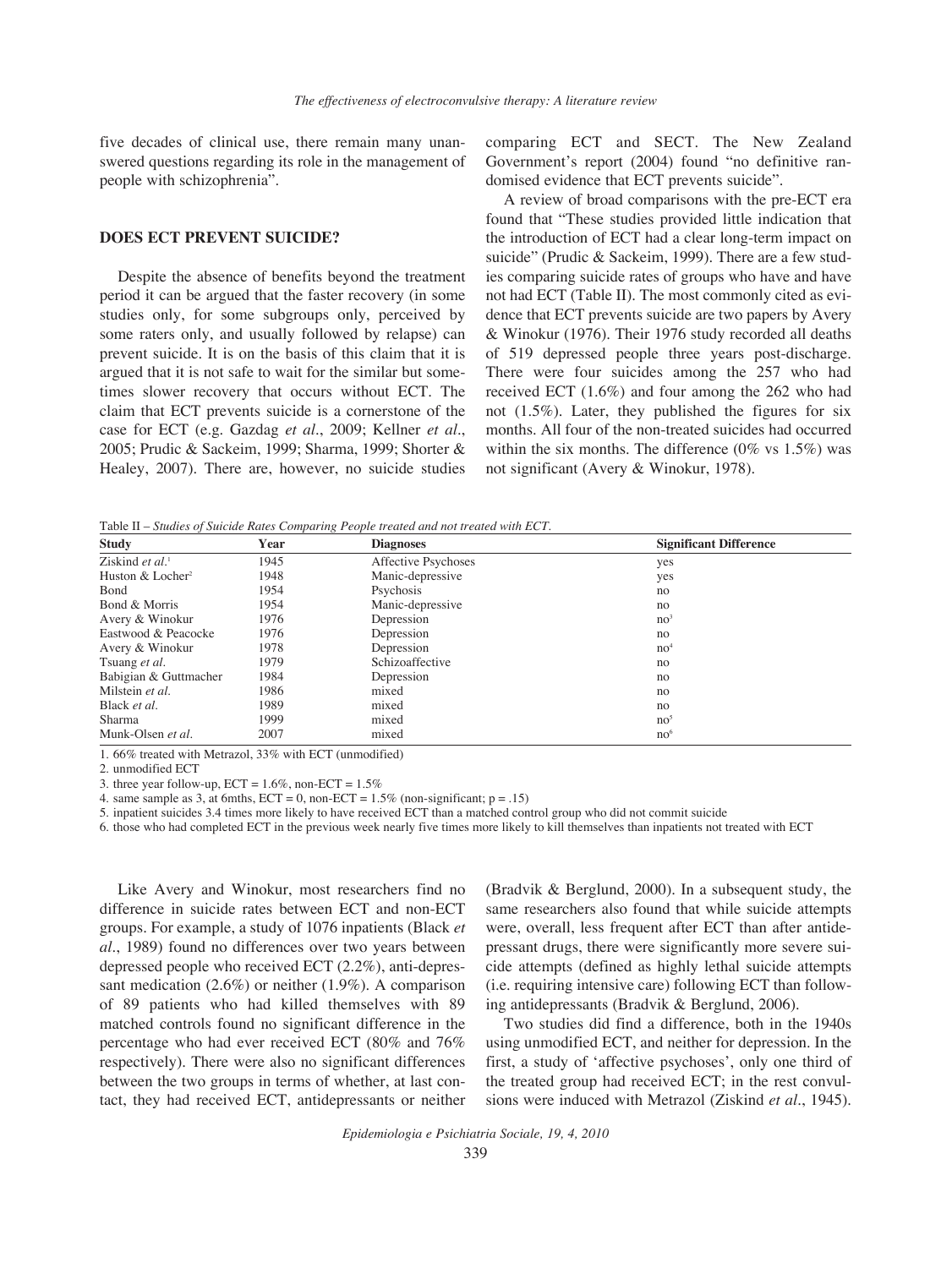(Two people died during ECT, one on the ECT table). The second study compared 80 people with 'manicdepressive psychosis' admitted to hospital before the introduction of ECT with 74 with the same diagnosis treated with ECT after 1940 (Huston & Locher, 1948). Six (7.5%) of the untreated group and one (1.4%) of the treated group killed themselves during a follow up period of between three and seven years. The study involved a form of ECT discarded 60 years ago, Furthermore, it is impossible to know whether the different suicide rates can be attributed to ECT. Prior to ECT the untreated group were more disturbed than the treated group. Twice as many (31% v 16%) were classified as 'severe illness', more (72% v 58%) came from disturbed families ('mental illness', alcoholism, criminality etc.) and more (52% v 34%) were men – who have a higher suicide rate.

In their book Shorter and Healey (like many others) base much of their support for ECT on the claim that it prevents suicide. They cite five studies to support this claim (the true figure is four, as one study is incorrectly cited twice with different authors. This is the Metrazol study, Ziskind *et al.*, 1945) so the actual number of ECT studies is three). In addition to the other study from the 1940s described above, they cite Avery & Winokur (1976) and a NIMH study (Kellner *et al.*, 2005).

The NIMH study is not a study of suicide. It is a study of *thinking about* suicide (which might be justified on the grounds that completed suicides are a very rare event and difficult to investigate without very large samples). The study, which had no control group, found that people receiving ECT scored lower on the 4-point 'Expressed Suicidal Intent' section of the Hamilton Rating Scale for Depression during inpatient ECT treatment. 'High risk' was considered to be *either*: 3. active suicidal thoughts, threats, gestures *or* 4. serious suicide attempt. Immediately before ECT 13 (2.9%) "received a score of 4 for reporting a suicidal event during the current episode". None did so at the end of the three week treatment period. Since the treatment was for the 'current episode' one wonders why these 13 should no longer report these recent suicide attempts so soon after having reported them. Given the memory dysfunction following ECT (see below), perhaps they had forgotten them?

What would it mean if the risk of suicide *was* reduced during ECT treatment? ECT usually takes place in a hospital (especially for suicidal patients). Indeed these are precisely the extreme sorts of cases – acutely suicidal people in hospital who have stopped eating, drinking and communicating – that are highlighted to make the case for ECT. If these severely depressed inpatients are given ECT and do not kill themselves, how can we be sure it

was the ECT rather than the medical and nursing care they receive that saved them? The claim that ECT helps ensure that patients do not kill themselves *after* discharge, by alleviating depression, is, as we have seen, not supported by any research.

Shorter and Healy are far from alone in claiming that ECT prevents suicide. For example, the authors of the study critiqued above (Kellner *et al.*, 2005) claim that in an earlier study "Both suicide and mortality were reduced with treatment". This study (Prudic & Sackeim, 1999) had not studied either mortality or suicide. Like the Kellner study it studied "suicidal ideation or intent"; again, only for the treatment period and with no comparison to SECT or any other type of control group.

#### *Can ECT increase suicide risk?*

Two studies have reported an association between ECT and increased suicide risk. A review of 149 inpatient suicides in Denmark found that inpatients who had received ECT were slightly more likely to have killed themselves than those who had not received ECT. Contrary to the claim that ECT saves lives by preventing the immediate, short-term risk of suicide, those who had completed ECT in the past week were nearly five times more likely to kill themselves than inpatients not treated with ECT (Munk-Olsen *et al.*, 2007). The second study compared 44 suicides during or within two days of being in a psychiatric hospital with a control group of 43 inpatients who did not kill themselves, matched for age, gender and diagnosis (Sharma, 1999). Only two (4.7%) of those who did not kill themselves had had ECT within three months of discharge. However, seven of those who killed themselves (15.9%) had received ECT in the three months prior to suicide (three following completion of a course of ECT, two during a course of ECT, and one while receiving maintenance ECT). Because neither of these studies involved patients being randomised to treatment, it is possible that highly suicidal patients were more likely to receive ECT. Nonetheless, the findings hardly testify to an antisuicide effect.

## **ECT-RELATED DEATHS**

## **Does ECT decrease (non-suicide) mortality?**

It has been agued, by some, that ECT reduces mortality risk. The claim here is that ECT somehow prolongs life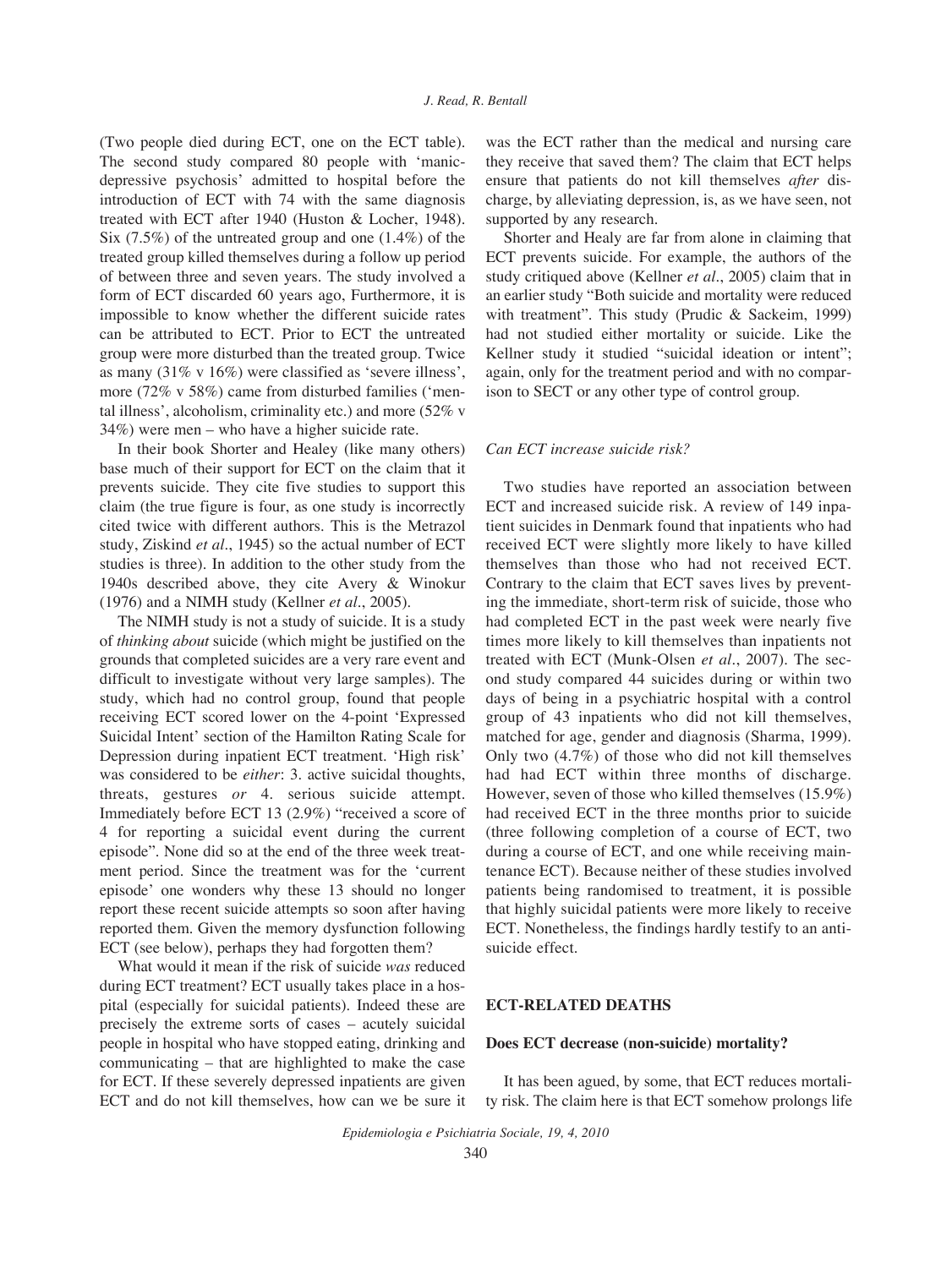in other ways besides the unsubstantiated claim that it prevents suicide. Again the most often cited paper is Avery & Winokur (1976), which did not involve the random assignment of patients to conditions, and therefore could not exclude the likelihood that clinicians are unwilling to give ECT to patients with substantial physical health difficulties, particularly cardiac problems. Excluding suicides, 2.7% of those who had received ECT (with or without anti-depressants) had died over a three year period compared to 6.5% of those who had not received ECT. The only causes that differentiated the ECT from the non-ECT groups were cancer  $(0.7\% \text{ v } 1.5\%)$  and myocardial infarction (0% v 2.3%). The authors do not suggest that ECT prevents cancer. In relation to myocardial infarction they argue that "adequate treatment effectively interrupts this aspect of the natural history of depression". Another study did not find a lower rate of deaths from myocardial infarction, but did for deaths from respiratory diseases (Munk-Olsen *et al.*, 2007).

Another study (Philibert *et al.*, 1995) found no difference in mortality rates of patients aged 65 or older in the first nine months but did find a significant overall difference over a ten year period (ECT 37%, non-ECT 45%) The causes of death were not cited. About half the non-ECT group had in fact received ECT prior to the study period. The authors acknowledged that those who had not received ECT "were more likely to have had prior myocardial infarction, to have coexisting chronic obstructive pulmonary disease and to have been initially hospitalized on the medical-psychiatric unit, an area for patients with both medical and psychiatric diagnoses, than those receiving ECT as their first treatment".

A study of 372 ECT recipients found that 18 (5%) died within two years of treatment, slightly greater than the 22 deaths in the 704 equally depressed patients (3%) who did not get ECT (Black *et al.*, 1989). An Australian study (Brodarty *et al.*, 2000) found a death rate among ECT recipients of 21% over two years in people aged 65 to 74 years.

Numerous methodological difficulties cloud the interpretation of these findings. However, given that none of the above studies employed either randomisation or SECT, and given that the previously reviewed trial data shows that the clinical advantages of ECT are at best short-lived, it seems almost impossible that any reduction in mortality can be attributed to a persisting effect on depression. It seems much more likely that clinicians are more willing to give ECT to patients who they judge to be relatively physically robust.

## **Can ECT cause death?**

Textbooks and official reports claim that the risk of death from ECT is very small. For example the American Psychiatric Association (2001) report devoted just one of its 245 pages to deaths caused by ECT, which it called "General Issues". (This is one page more than the Shorter and Healey book). The report claimed: "Published estimates from large and diverse patient series over several decades report up to 4 deaths per 100,000 treatments." This is false. A report by the UK's Royal College of Psychiatrists (1977) had cited studies ranging from 4 to 9 per 100,000 treatments. The A.P.A. Report states, without citing any research, that: "A reasonable current estimate" is "1 per 10,000 patients or 1 per 80,000 treatments." This statement was repeated verbatim by a R.C.P. report three years later (Benbow, 2004).

The American Psychiatric Association (2001) report repeats the claim, made for decades, that the ECT death rate is about the same as that associated with general anaesthesia for minor surgery (which has recently been estimated at one per 13,000; Lagasse, 2002). This ignores the fact that even if this were true for an individual ECT treatment, the risk to each ECT recipient is likely to be greater than that of minor surgery because they receive multiple treatments (eight on average). Paradoxically, it is precisely this risk that is referred to by those arguing that repeated general anaesthesia is too dangerous to warrant the use of SECT as a control.

Rather than extrapolate from the experience of patients receiving minor surgery (who may differ from psychiatric patients on a number of important health parameters such as consumption of cigarettes and adequacy of diet) it is important to examine data collected from those who have received ECT. Impastato (1957) reported 254 deaths caused by ECT and calculated a death rate of one per 1,000 patients overall and a death rate in people over 60 years old of one in 200, 50 times higher than the American Psychiatric Association's claim. Frank (1978) reviewed 28 articles in which psychiatrists had spontaneously self-reported ECT-related deaths. Out of 130,216 ECT recipients there were 90 ECT-related deaths, one death per 1,447 people, seven times greater than the official claim.

Of 2,279 ECT recipients at the Mayo Clinic in Minnesota, 18 died within 30 days (Nuttall *et al.*, 2004). The paper reporting this, in the Journal of ECT, claimed that "all deaths appear to be unrelated to ECT", despite six being "of unknown cause". Furthermore, one was a cardiac arrest (within two days of ECT) and one a stroke, two of the most common causes of death from ECT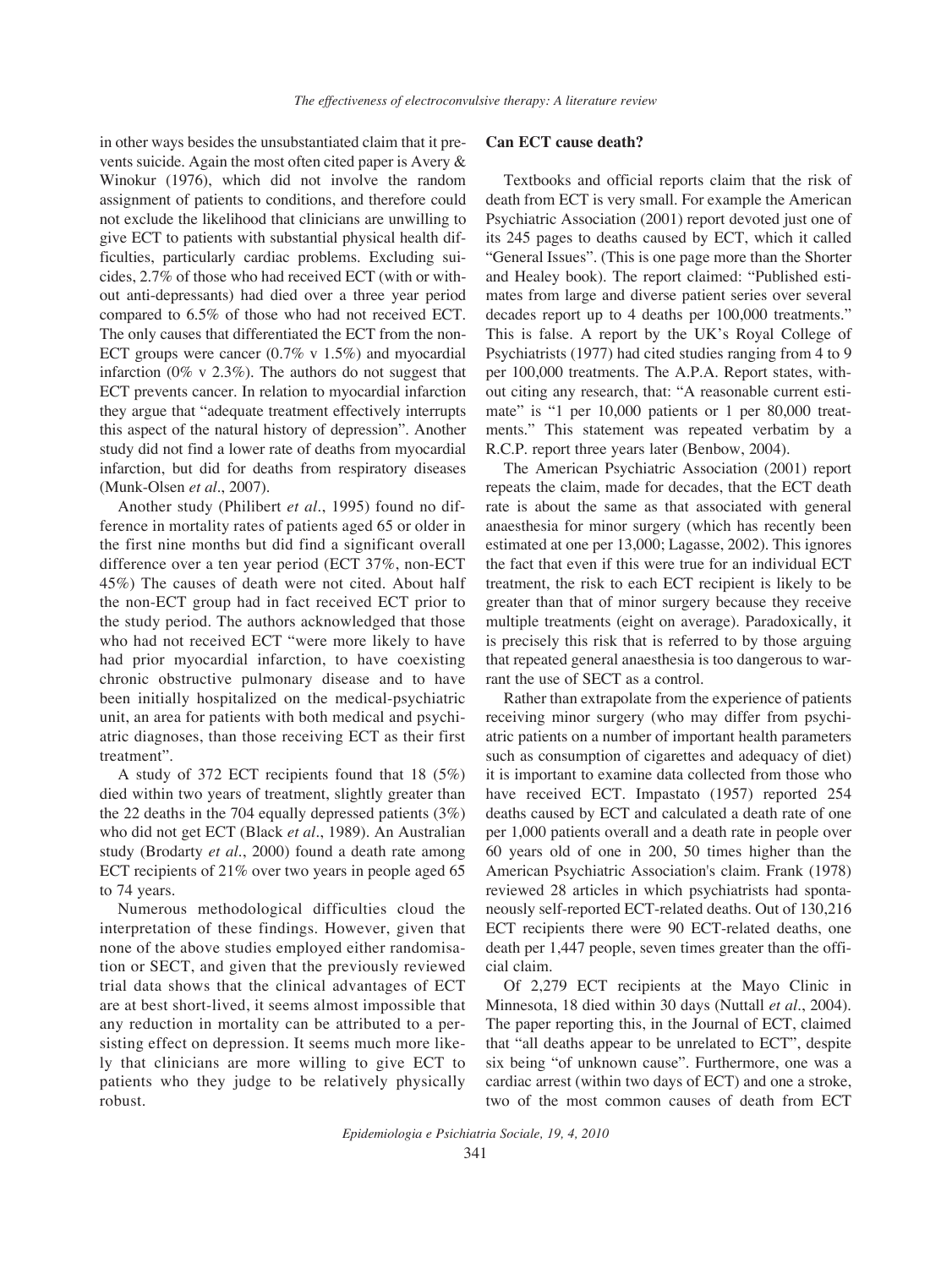(Kendell, 1981; Read, 2004). Excluding all six deaths of unknown cause, and including only these two, the rate would be one per 1,140 patients. Of 8,148 ECT recipients in Texas, seven died within 48 hours (Shiwach *et al.*, 2001). Excluding the two "unlikely to have been related to ECT" this is a rate of one per 1,630. Eight more died within two weeks of "cardiac events". If these are included the rate becomes one per 627. A 1980 survey asked British psychiatrists to report ECT – related deaths (Pippard & Ellam, 1981). Including only deaths that occurred during or within 72 hours of treatment, there were four deaths in 2,594 patients. This is one per 648.5 people; 15 times greater than the American Psychiatric Association claim. Of the additional six that died within a few weeks of ECT two were from heart attacks and one from a stroke, two of the most common causes of death from ECT (Impastato, 1957; Kendell, 1981). Inclusion of these three deaths produces a rate of one death per 371 ECT recipients. In a Norwegian survey three of 893 women (one per 298) died as a result of ECT (Strensrud, 1958). It could not be determined whether the only death (four days after ECT) among 75 ECT recipients in France was ECT-related. This study, by anaesthetists, recorded one or more "complications" for 51 (68%), including 12 (16%) which were "potentially life-threatening" (Tecoult & Nathan, 2001).

All of these findings, all showing far greater levels of hazard than that claimed by official sources, depend predominantly on deaths being reported by those responsible for giving the ECT. A more objective measure was inadvertently provided in a study of patients' attitudes to ECT (Freeman & Kendell, 1980). The researchers wanted to interview 183 people, an average of one year after ECT. However, 22 (12%) were either dead or missing. Twelve (7%) were definitely dead; four had killed themselves. Counting only the two deaths which occurred during ECT the mortality rate was 1 per 91.5 patients. This finding, over 100 times greater than the one per 10,000 American Psychiatric Association claim, is not mentioned by the American Psychiatric Association (2001) report or, to our knowledge, by any other report or review. The UK ECT Review Group (2003) mentions none of the studies showing higher rates than the American Psychiatric Association claim.

# **DOES ECT CAUSE MEMORY DYSFUNCTION?**

Many medical interventions have adverse effects which must be included in a cost-benefit analysis. What, beyond the slight but significant risk of dying, are the costs which must be weighed against the possibility, for some patients, of short-term mood elevation or reduction in hopelessness and suicidal thinking? The effects of having sufficient electricity passed through your brain to cause a convulsion are many (Andre, 2008; Breggin, 2008; Rami-Gonzalez *et al.*, 2001; Sackeim *et al.*, 2007). Space does not permit a review of the literature on information processing speed and attention, nor on the many adverse emotional consequences (Johnstone, 1999). This review focuses on the most frequently cited cognitive effect, memory dysfunction.

A review identified four studies of memory loss at least six months post-ECT ( $n = 597$ ), with a frequency range of 51% to 79%, and a weighted average of 70.2% (Rose *et al.*, 2003). Four studies ( $n = 703$ ) found a range for "persistent or permanent memory loss" of 29% to 55%, with a weighted average of 38%. The New Zealand Government report concluded that "ECT may permanently affect memory" (Ministry of Health, 2004) and bemoans the "slowness in acceptance by some professional groups that such outcomes are real and significant in people's lives".

## **Retrograde Amnesia**

Retrograde amnesia is the loss of memory for past events. Three facts are generally accepted:

- i) Retrograde amnesia occurs to some extent in almost all ECT recipients,
- ii) memory of events closest to the treatment are most affected, and
- iii)some improvement occurs over time, with distant memories returning before recent ones (A.P.A. 2001). Even the American Psychiatric Association (2001) report acknowledges: "In some patients the recovery from retrograde amnesia will be incomplete, and evidence has shown that ECT can result in persistent or permanent memory loss".

Janis (1950) collected personal memories, from childhood to the present, from 30 people, 19 of whom then received ECT. Four weeks after ECT all 19 suffered "profound, extensive recall failures" that "occurred so infrequently among the 11 patients in the control group as to be almost negligible." Most were for the six months prior to ECT, but in some cases the loss was for events over 10 years ago.

A larger study found that immediately after ECT memory gaps had been caused for a period spanning 25 years, which reduced to a three-year span seven months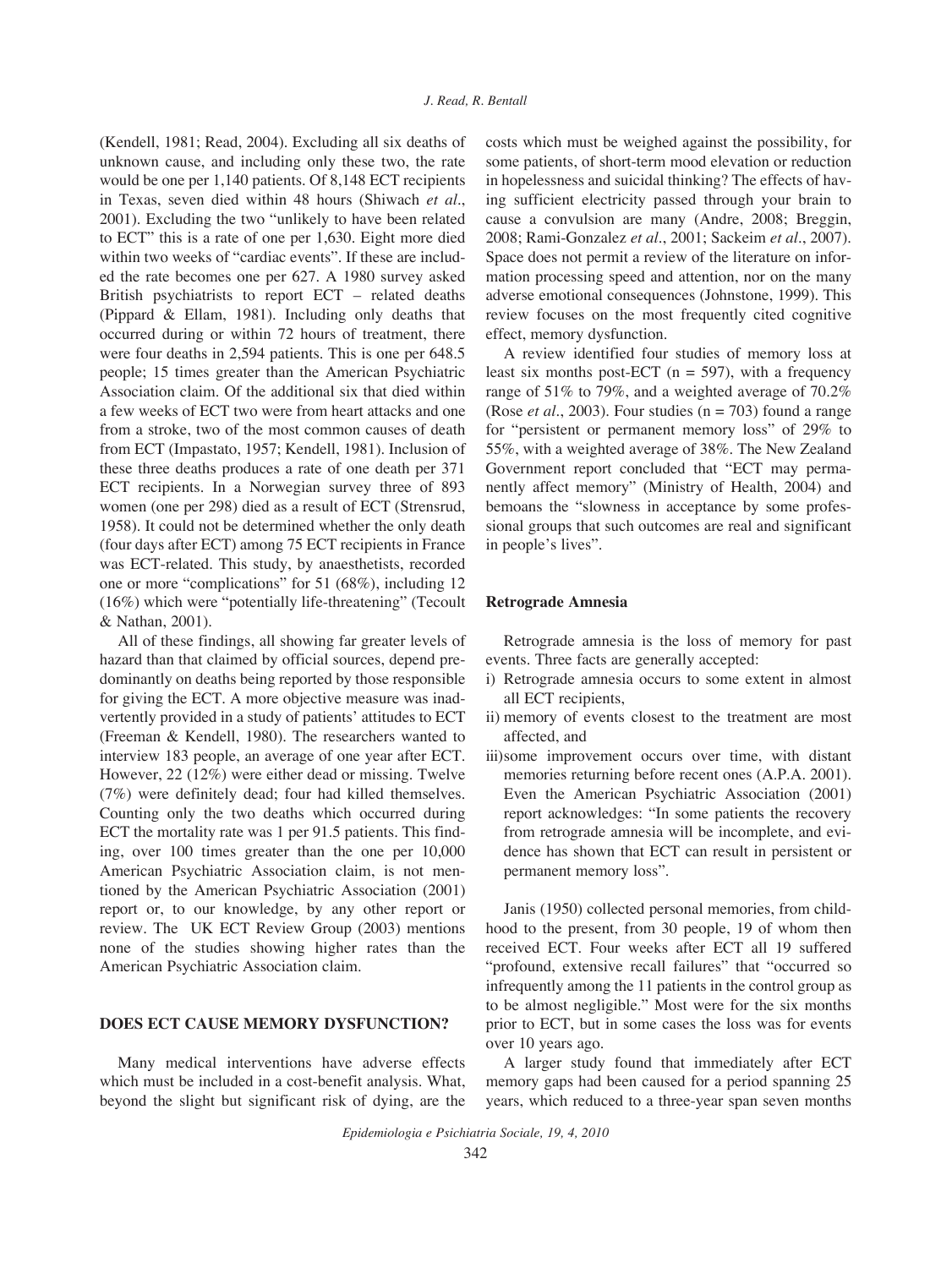after ECT (Squire *et al.*, 1981). Three years after ECT memory for events during the six months immediately prior to ECT remained lost (Squire & Slater, 1983).

Despite repeated claims, for 50 years, that ECT is safe, the first large-scale prospective study of cognitive outcomes following ECT did not occur until 2007. Prominent ECT advocate Harold Sackeim, *et al.* (2007), found that autobiographical memory was significantly (p < .0001) worse than pre-ECT levels both shortly after ECT (on average 4.4 days) and six months later. At both times the degree of impairment was significantly related to the number of shocks. Women and older people (both of whom are given ECT more frequently; Read, 2004) were particularly impaired. The impairment was also greater among those who received bi-lateral ECT rather than unilateral ECT (bilateral remains the most common form of ECT despite multiple previous findings of greater damage). Even using a conservative definition of two standard deviations worse than pre-ECT scores, 38 (12.4%) met the criterion for 'marked and persistent retrograde amnesia' (Sackheim *et al.*, 2007).

A 1980 study produced the longest follow-up (Freeman *et al.*, 1980). ECT recipients performed worse than non-recipients on ability to recall famous personalities from the 1960s and also on personal memories from early childhood. The average time since the last ECT was 8.4 years. Memory gaps after six months might, perhaps, be open to slight further filling in over time. After eight years the term "permanent", used by the American Psychiatric Association., New Zealand and U.K. reports, seems reasonable.

#### **Anterograde Amnesia**

Almost everyone receiving ECT suffers, as a result, anterograde amnesia, the inability to retain new information or recall events occurring after ECT. The Sackeim *et al.* (2007) study that found significant retrograde amnesia at six months only found anterograde amnesia immediately after ECT. However, the American Psychiatric Association (2001) Task Force Report cites 11 studies demonstrating anterograde amnesia in the first few weeks after ECT, concluding that during this time "returning to work, making important financial or personal decisions, or driving may need to be restricted". The report claims that "no study has documented anterograde amnesia effects of ECT for more than a few weeks". Studies showing that anterograde amnesia persists for four weeks (Feliu *et al.*, 2008); two months (Porter *et al.*, 2008; Squire & Slater, 1983) and three months (Halliday *et al.*,

1968) might be considered consistent with "a few weeks." Two other studies are not. One found that ECT recipients were significantly impaired an average of 8.4 years after treatment, on retention of new information, such as repeating a paragraph of text (Freeman *et al.*, 1980). The other found that ECT recipients scored worse than a non-ECT control group, on two memory tests used to assess brain damage, at both 10 and 15 years after ECT, which "suggests that ECT causes irreversible brain damage" (Goldman *et al.*, 1972).

#### **'Subjective' Memory Loss?**

A common response has been to argue that the memory dysfunction only occurs in those who don't recover from depression and that it is caused by the depression not the ECT. The term 'subjective memory loss' has become common in the literature. In 1995, however, McElhiney *et al.* (1995) identified five previous studies showing no significant relationship between anterograde or retrograde amnesia study and clinical change after ECT. Their own study found that retrograde amnesia was related to the ECT and not to mood state before or after ECT. Another study (Neylan *et al.*, 2001), which acknowledged that "the memory loss for events immediately preceding, during and after the treatment course can be permanent", found "no significant correlation between the change in depression rating and the change in any of the 12 cognitive measures". A recent review concluded that "There is no evidence of a correlation between impaired memory/cognition after ECT and impaired mood, much less a causal relationship" (Robertson & Pryor, 2006). The only large scale prospective study found no relationship between severity of depression and 19 of the 22 cognitive measures employed (Sackeim *et al.*, 2007). Even if there was a correlation the causal relationship might have been in the other direction. It can be depressing to lose one's memory.

#### **BRAIN DAMAGE**

Evidence that the adverse effects of ECT are not imaginary or subjective' is provided by studies documenting brain damage (Breggin, 1984; 2008; Frank, 1978; Friedberg, 1976; 1977; Sterling 2000). In what is best described as a diatribe against "the old myth about ECT and brain damage" Shorter & Healy (2007) cite (amid studies of convulsive therapies prior to ECT or of ECT on animals) just one human ECT study (Coffey *et al.*, 1991).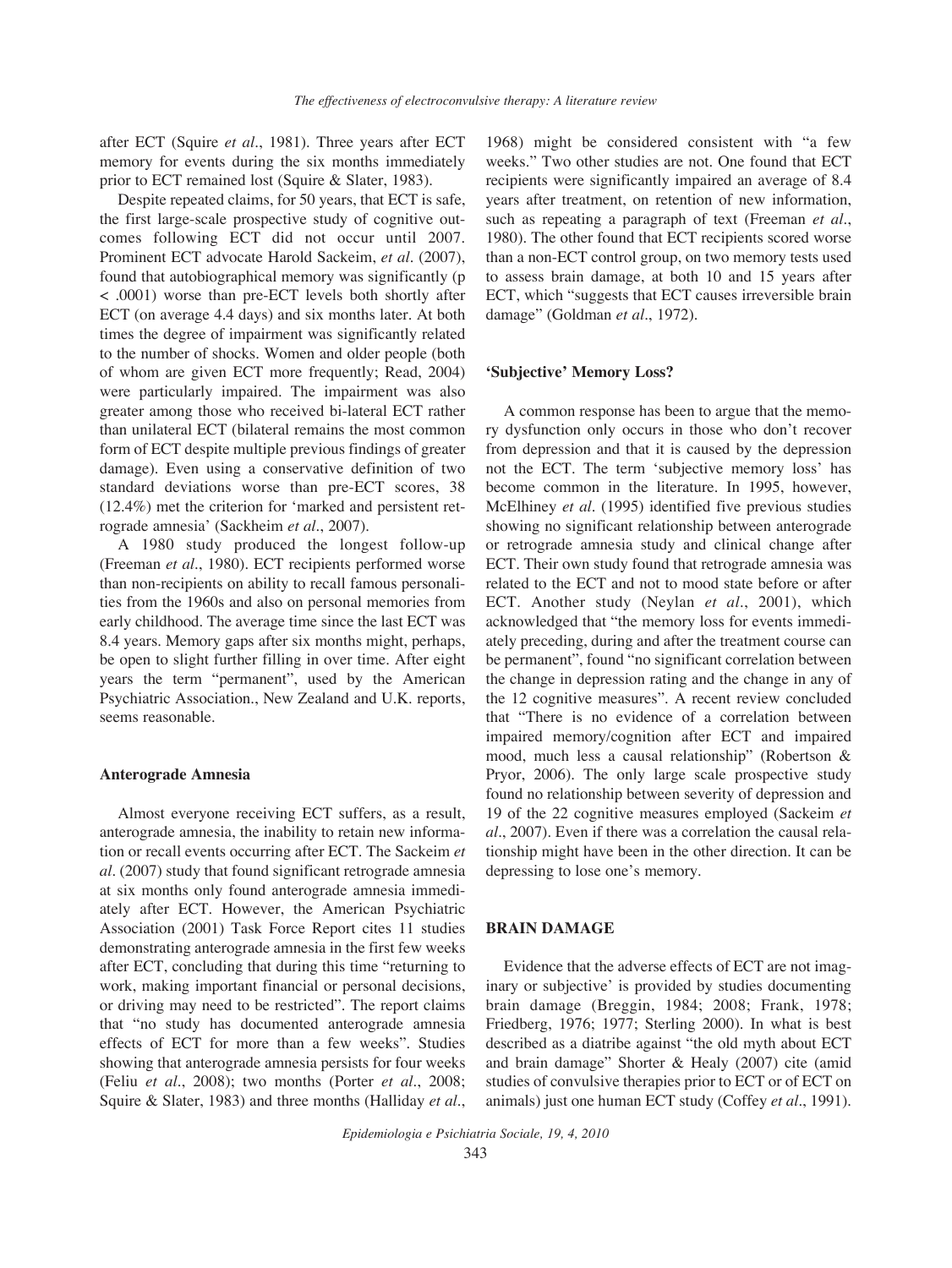This had found no structural changes (measured only by ventricular enlargement) but had found an increase in subcortical hyperintensity due to cerebrovascular disease.

In the 1940s it was accepted that ECT worked precisely because it does cause brain damage and memory deficits. In 1941, Walter Freeman, who imported ECT from Europe to the U.S., wrote: "The greater the damage, the more likely the remission of psychotic symptoms. … Maybe it will be shown that a mentally ill patient can think more clearly and more constructively with less brain in actual operation" (Freeman, 1941). The paper was entitled "Brain damaging therapeutics". Myerson (1942) explained: "There have to be organic changes or organic disturbances in the physiology of the brain for the cure to take place. I think the disturbance in memory is probably an integral part of the recovery process".

In the 1940s and 1950s autopsies consistently provided evidence of brain damage, including necrosis (cell death). A review in the Lancet described ECT-induced haemorrhages and concluded that "all parts of the brain are vulnerable – the cerebral hemispheres, the cerebellum, third ventrical and hypothalamus" (Alpers, 1946). A review of the first twenty years of autopsies concluded: "damage to the brain, sometimes reversible but often irreversible, occurred in the course of electric shock treatments" (Allen, 1959). In 1974, Karl Pribram, head of Stanford University's Neuropsychology Institute wrote "I'd rather have a small lobotomy than a series of electroconvulsive shock … I just know what the brain looks like after a series of shock – and it's not very pleasant to look at" (Pribram, 1974).

More recently, CT scans have revealed increased frontal lobe atrophy amongst ECT recipients (Calloway et al.,1981; UK ECT Review Group, 2003). One review, which acknowledged that "both anterograde and retrograde memory impairment are common," actually documents the various forms of neurobiological dysfunction underlying the subtypes of ECT-induced memory dysfunction (Rami-Gonzalez *et al.*, 2001): retrograde amnesia is a consequence of electrochemical dysfunction of the limbic-diencephalic subcortical areas involved in information retrieval, while in anterograde amnesia the medial temporal lobe is most affected.

## **CONCLUSION**

An earlier review, by one of the current authors (Read, 2004), concluded that:

There is no evidence at all that the treatment has any benefit for anyone lasting beyond a few days. ECT does not prevent suicide. The short-term benefit that is gained by some simply does not warrant the risks involved.

Two subsequent books (Andre, 2008; Breggin, 2008), and a review (Ross, 2006), have reached similar conclusions A critique of the book which included the 2004 review (Read, 2004), by an eminent British psychiatrist (who found fault with other chapters), stated "Having at one time being involved in ECT research I found it difficult to fault John Read's account of this literature" (Crow, 2004).

Since the 2004 review there have been no new findings that ECT is effective, but significant new findings confirming that the brain damage, in the form of memory dysfunction, is common, persistent and significant, and that it is related to ECT rather than to depression. Few of those exposed to the risks of memory loss, and to the slight but significant risk of death, receive any benefit even n the short-term., There is no evidence at all that the treatment has any benefit for anyone beyond the duration of treatment, or that it prevents suicide. The very short – term benefit gained by a small minority cannot justify the risks to which all ECT recipients are exposed.

The continued use of ECT therefore represents a failure to introduce the ideals of evidence-based medicine into psychiatry. This failure has occurred not only in the design and execution of research, but also in the translation of research findings into clinical practice. It seems there is resistance to the research data in the ECT community, and perhaps in psychiatry in general. The reasons are beyond the scope of this review (Bentall, 2009; Doroshow, 2006). The recent British Journal of Psychiatry editorial acknowledges, however, that ECT "stimulated biological psychiatry" and "powerfully reinforced the belief in somatic treatment in psychiatry" (Gazdag *et al.*, 2009).

ECT produces powerful placebo effects. A recent review (Rasmussen, 2009), which reported "an unexpectedly high rate of response in the sham [SECT] groups", concluded that "The modern ECT practitioner should be aware that placebo effects are commonly at play". It seems, however, that clinicians find it hard to recognise placebo effects even (perhaps especially) when they occur in front of them. A recent example is Parker's (2009) response to new evidence that anti-depressant medications have little benefit beyond placebo (Kirsch *et al.*, 2008), in which every conceivable explanation for the findings is considered other than the power of placebo effects. Under these circumstances, practitioners may be reluctant to respond appropriately to negative cost-benefit analyses of therapies in which they have invested considerable time and effort and which they genuinely believe are safe and effective.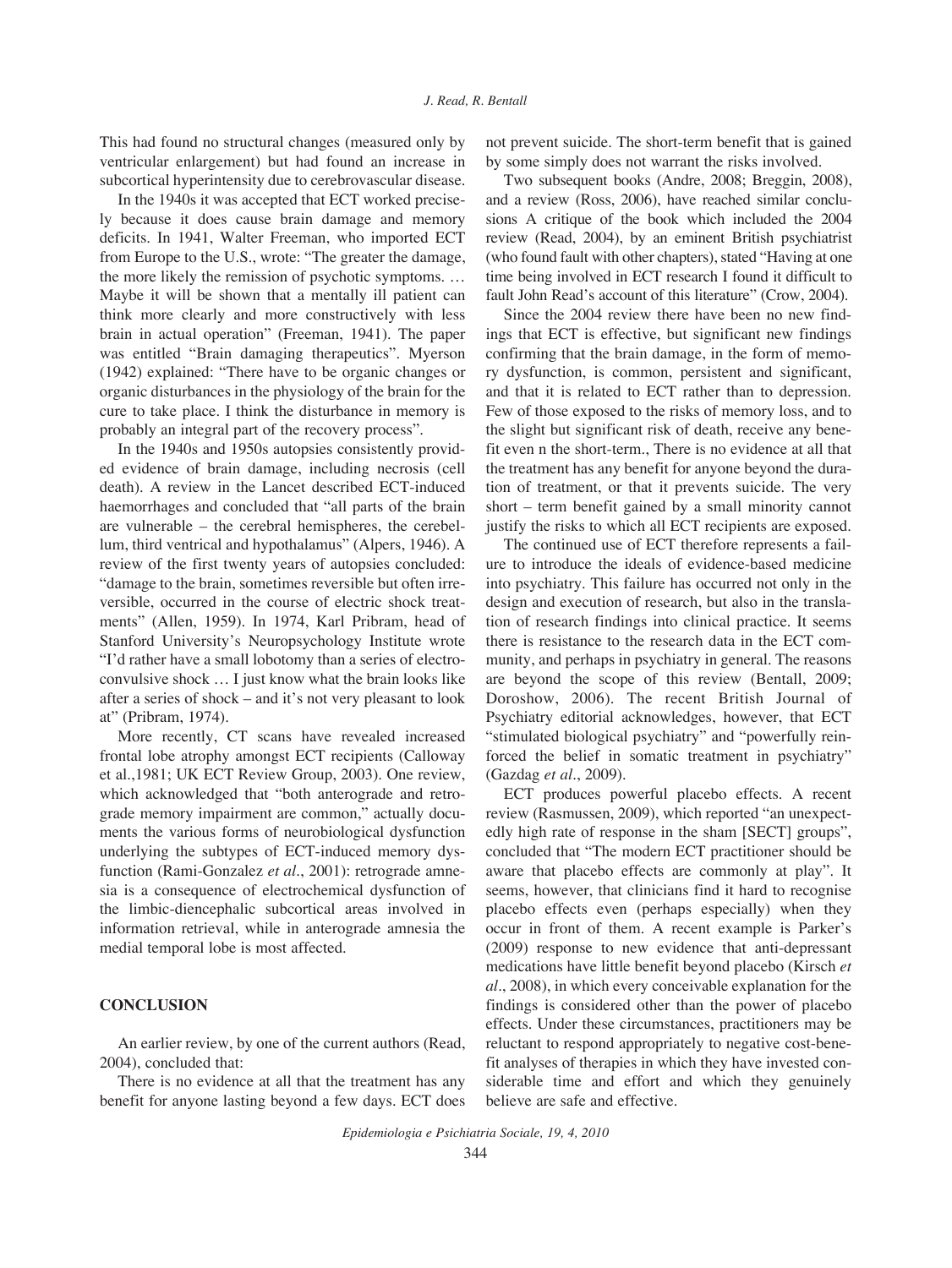#### **REFERENCES**

- Abraham K. & Kulhara P. (1987). The efficacy of ECT in the treatment of schizophrenia. *British Journal of Psychiatry* 15, 152-155.
- Allen I. (1959). Cerebral lesions from ECT. New *Zealand Medical Journal* 58, 369-377.
- Alpers B. (1946). The brain changes associated with electrical shock treatment: A critical review. *Lancet* 66, 363-369.
- American Psychiatric Association (2001). *The Practice of ECT, A Task Force Report*, 2nd ed. APA: Washington, DC.
- Andre L. (2008). Doctors of Deception: What They Don't Want You to Know About Shock Treatment. Rutgers University Press: New Brunswick, NJ.
- Asioli F. & Fioritti A. (2000). Electroshock (ESK) and electroconvulsive therapy (ECT) *Epidemiologia e Psichiatria Sociale* 9, 99-102.
- Avery D. & Winokur G. (1976). Mortality in depressed patients treated with ECT and antidepressants. *Archives of General Psychiatry* 33, 1029-1037.
- Avery D. & Winokur G. (1978). Suicide, attempted suicide, ane relapse rates in depression. *Archives of General Psychiatry* 35, 749-753.
- Benbow S. (2004). Adverse effects of ECT. In *The ECT Handbook. The Third Report of the Royal College of Psychiatrists' Special Committee on ECT* (2nd ed.) (ed. D. Scott), pp. 170-174. RCP: London.
- Bentall R. (2009). *Doctoring the Mind*. Penguin Press: London.
- Black D., Winokur G., Mohandoss E., Woolson R. & Nasrallah A. (1989). Does treatment influence mortality in depressives? *Annals of Clinical Psychiatry* 1,165-173.
- Bond E. (1954). Results of treatment in psychoses with a control series. II. Involutional psychotic reaction. *American Journal of Psychiatry* 110, 881-885.
- Bond E. & Morris H. (1954). Results of treatment in psychoses with a control series. III. Manic-depressive reactions. *American Journal of Psychiatry* 110, 885-887.
- Bradvik L. & Berglund M. (2000). Treatment and suicide in severe depression: A case-contol study of antidepressant therapy at last contact before suicide. *Journal of ECT* 16, 399-408.
- Bradvik L. & Berglund M. (2006). Long-term treatment and suicidal behavior in severe depression: ECT and antidepressant pharmacotherapy may have different effects on the occurrence and seriousness of suicide attempts. *Depression and Anxiety* 23, 34-41.
- Brandon S., Cowley P., McDonald C., Neville P., Palmer R. & Wellstood-Eason S. (1984). ECT results in depressive illness from the Leicestershire trial. *British Medical Journal* 288, 22-25.
- Brandon S., Cowley P., McDonald C., Neville P., Palmer R. & Wellstood-Eason S. (1985). Leicester ECT trial: Results in schizophrenia. *British Journal of Psychiatry* 146, 177-183.
- Breggin P. (1984). Electroshock therapy and brain damage: The acute organic brain syndrome as treatment. *Brain and Behavioral Science* 7, 24-25.
- Breggin P. (2008). *Brain-disabling Treatments in Psychiatry*. Springer: New York.
- Brill N., Crumpton E., Eiduson S., Grayson H., Hellman L. & Richards R. (1959). Relative effectiveness of various components of ECT. *Archives of Neurology and Psychiatry* 81, 627-635.
- Brodarty H., Hickie I., Mason C. & Prenter L. (2000). A prospective follow-up study of ECT outcome in older depressed patients. *Journal of Affective Disorders* 60, 101-111.
- Calloway S., Dolan R., Jacoby R. & Levy R. (1981). ECT and cerebral atrophy. *Acta Psychiatrica Scandinavica* 64, 442-445.
- Cipriani A., Girlanda F. & Barbui C. (2009). Superiority, equivalnce or non-inferiority. *Epidemiologia e Psichiatria Sociale* 18, 311-313.
- Cochrane A. (1972). Effectiveness and Efficiency: Random Reflections on Health Services. Nuffield Provincial Hospital Trust: London.
- Coffey C.,Weiner R., Djang W., Figiel G., Soady S. & Patterson L. (1991). Brain anatomic effects of ECT. *Archives of General Psychiatry* 48, 1013-1021.
- Crow T. (2004). Book review. *Acta Psychiatrica Scandinavica* 110, 317.
- Devereaux P. & Yusuf S. (2003). The evolution of the randomized controlled trail and its role in evidence-based decision making. *Journal of Internal Medicine* 254, 105-113.
- Doroshow D. (2006). Performing a cure for schizophrenia: Insulin coma therapy on the wards. *Journal of the History of Medicine and Allied Sciences* 62, 213-243.
- Eastwood M. & Peacocke J. (1976). Seasonal patterns of suicide, depression and ECT. *British Journal of Psychiatry* 129, 472-475.
- Fahy P., Imlah N. & Harrington J. (1963). A controlled comparison of ECT, imipramine and thiopentone sleep in depression. *Journal of Neuropsychiatry* 4, 310-314.
- Feliu M., Edwards C., Sudhakar S., McDougald C., Raynor R. & Johnson S. (2008). Neuropsycholgical effects and attitudes in patients following ECT. *Neuropsychiatric Disease and Treatment* 4, 613-617.
- Frank L. (1978). *The History of Shock Treatment*. Frank: San Francisco.
- Freeman C. & Kendell R. (1980). E.C.T, Patients' experiences and attitudes. *British Journal of Psychiatry* 137, 8-16.
- Freeman C., Basson J. & Crighton A. (1978). Double-blind controlled trial of ECT and simulated ECT in depressive illness. *Lancet ii*, 738- 740.
- Freeman C., Basson J., & Crighton A. (1980). ECT patients who complain. *British Journal of Psychiatry* 137, 17-25.
- Freeman W. (1941). Brain-damaging therapeutics. *Diseases of the Nervous System* 2, 83.
- Friedberg J. (1976). *Shock Treatment is Not Good for Your Brain*. Glide: San Francisco.
- Friedberg J. (1977). Shock treatment, brain damage, and memory loss: A neurological perspective. *American Journal of Psychiatry* 134, 1010-1014.
- Gabor G. & Laszio T. (2005). The efficacy of ECT treatment in depression: A metaanalysis. *Psychiatria Hungarica* 20, 195-200.
- Gazdag G., Bitter I., Ungvari G. & Baran B. (2009). Convulsive therapy turns 75. *British Journal of Psychiatry* 194, 387-388.
- Gillon R. (1985). *Philosophical Medical Ethics*. Wiley: London.
- Goldman H, Gomer F. & Templer D. (1972). Long-term effects of ECT upon memory and perceptual motor performance. *Journal of Clinical Psychology* 28, 32-34.
- Greenhalgh J., Knight C., Hind D., Beverley C. & Walters S. (2005). Clinical and cost-effectiveness of electroconvulsive therapy for depressive illness, schizophrenia, catatonia and mania: Systematic reviews and economic modelling studies. *Health Technology Assessment* 9, 1-170.
- Gregory S., Shawcross C. & Gill D. (1985). The Nottingham ECT study. *British Journal of Psychiatry* 146, 520-524.
- Halliday A., Davison K., Browne M. & Kreeger L. (1968). A comparison of the effects on depression of bilateral and unilateral ECT to the dominant and non-dominant hemispheres. *British Journal of Psychiatry* 114, 997-1012.
- Harris J. & Robin A. (1960). A controlled trial of phenelzine in depressive reactions. *Journal of Mental Science* 106, 1432-1437
- Huston P.E. & Locher L.W. (1948). Manic-depressive psychosis. Course when treated and untreated with electric shock. *Archives of Neurology and Psychiatry* 60, :37-48.
- Impastato D. (1957). Prevention of fatalities in ECT. *Diseases of the Nervous System* 18, 34-75.
- Janicak P., Davis J., Gibbons R., Eriksen S., Chang S. & Gallagher P. (1985). Efficacy of ECT: A meta-analysis. *American Journal of Psychiatry* 142, 297-302.
- Janis I. (1950). Psychological effects of ECT. *Journal of Nervous and Mental Disease* 111, 359-397.
- Johnstone E., Deakin J., Lawler P., Frith C., Stevens M., McPherson K., Crow T. (1980). The Northwick Park ECT trial. *Lancet ii*, 1317- 1320.
- Johnstone L. (1999). Adverse psychological effects of ECT. *Journal of Mental Health* 8, 69-85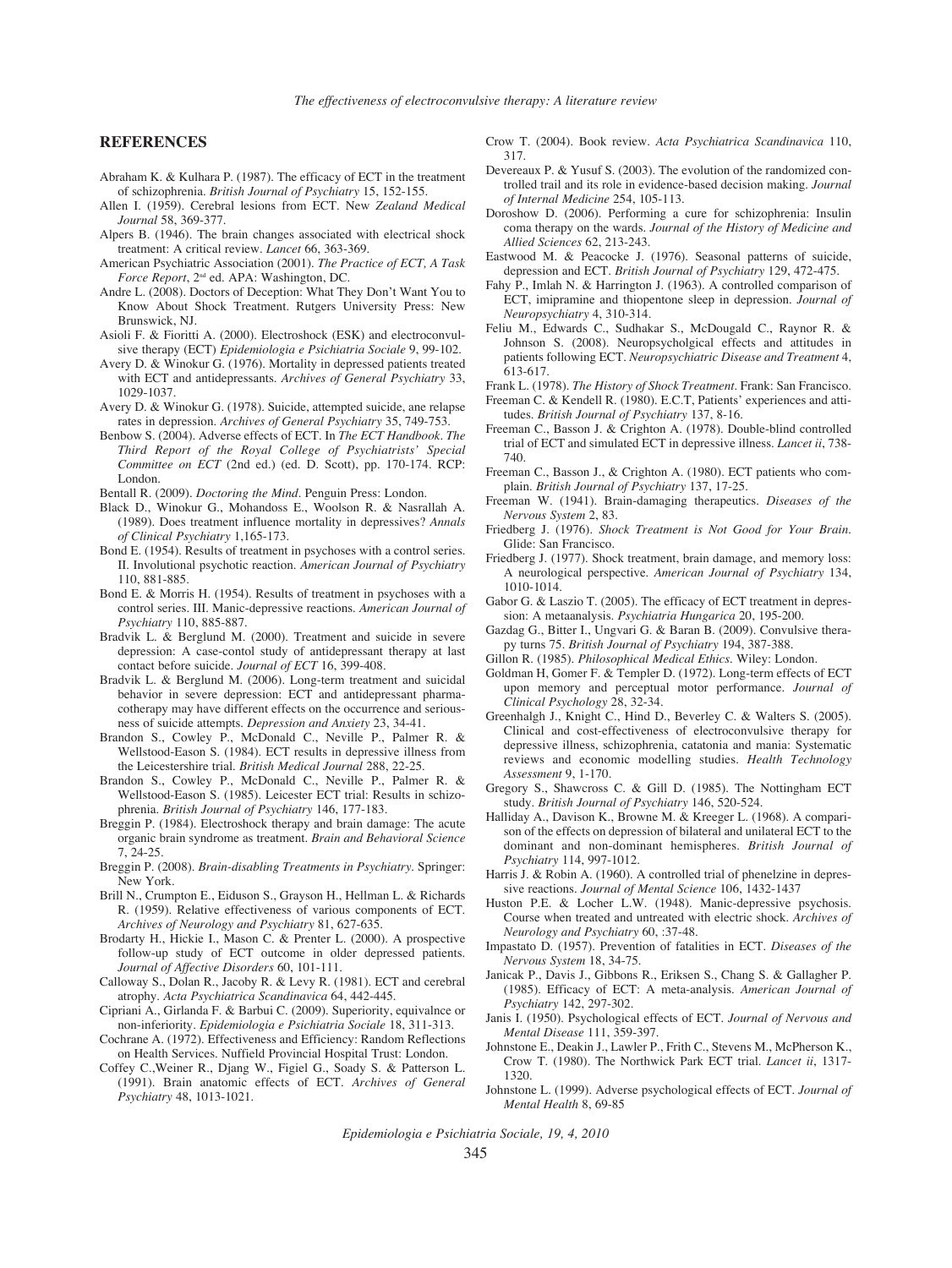- Kalinowsky L. (1944). Experience with electric convulsive therapy in various types of psychiatric patients. *Bulletin of the New York Academy of Medicine* 20, 485-494.
- Karagulla S. (1950). Evaluation of ECT as compared with conservative methods of treatment in depressive states. *Journal of Mental Science* 96, 1060-1091.
- Kellner C., Fink M., Knapp R., Petrides G., Husain M. & Rummans T. (2005). Relief of expressed suicidal intent by ECT. *American Journal of Psychiatry* 162,977-982.
- Kellner C., Knapp R., Petrides G., Rummans T., Hussain M., & Rasmussen K. (2006). Continuation ECT versus pharmacotherapy for relapse prevention in major depression: A multi-site study from CORE. *Archives of General Psychiatry* 63, 1337-1344.
- Kendell R. (1981). The present state of ECT. *British Journal of Psychiatry* 139, 265-293.
- Kho K., van Vreewijk M., Simpson S. & Zwinderman A. (2003). A meta-analysis of electroconvulsive therapy in depression. *Journal of ECT* 19, 139-147.
- Kirsch I., Deacon B. Huedo-Medina T., Scoboria A., Moore T. & Johnson B. (2008). Initial severity and antidepressant benefits: a meta-analysis of data submitted to the Food and Drug Administration. *Public Library of Science: Medicine* 5,: e45 Feb.
- Lagasse R. (2002). Anesthesia safety, model or myth? A review of the published data and analysis of current original data. *Anesthesiology* 97, 1609-1617.
- Lambourn J. & Gill D. (1978). A controlled comparison of simulated and real ECT. *British Journal of Psychiatry* 133, 514-519.
- McElhiney M., Moody B., Steif B., Prudic J., Devanand D. & Nobler, P. (1995). Autobiographical memory and mood: Effects of ECT. *Neuropsychology* 9,101-117.
- Medical Research Council (1965). Clinical trial of the treatment of depressive illness. *British Medical Journal* 1(5439), 881-886.
- Miller D., Clancy J. & Cumming E. (1953). A comparison between unidirectional current non convulsive electrical stimulation, standard alternating current electroshock and pentothal in chronic schizophrenia. *American Journal of Psychiatry* 109, 617-621.
- Milstein V., Small J., Small I. & Green G. (1986). Does ECT prevent suicide? *Convulsive Therapy* 2, 3-6.
- Ministry of Health (2004). Use of ECT in New Zealand: A Review of Efficacy, Safety and Regulatory Controls. Ministry of Health: Wellington, New Zealand.
- Munk-Olsen T., Laursen T., Videbich P., Mortensen P. & Rosenberg R. (2007). All-cause mortality among recipients of ECT. *British Journal of Psychiatry* 190, 435-439.
- Myerson A. (1941). Experience with electric-shock therapy in mental disease. *New England Journal of Medicine* 224, 2082-2085.
- Myerson A, (1942). Fatalities following ECT. Transactions of the *American Neurological Association* 68, 39.
- Neylan T., Canick J., Hall S., Reus V., Sapolsky R. & Wolkowitz O.(2001). Cortisol levels predict cognitive impairment induced by ECT. *Biological Psychiatry* 50, 331-336.
- Northwick Park ECT Trial. (1984). Predictors of response to real and simulated ECT. *British Journal of Psychiatry* 144, 227-237.
- Nuttall G., Bowersox M., Douglas S., McDonald J., Rasmussen L., Decker P., Oliver W. & Rasmussen K. (2004). Morbidity and mortality in the use of electroconvulsive therapy. *Journal of ECT* 20, 237-241.
- O'Leary D., Gill D., Gregory S. & Shawcross C. (1994). The effectiveness of real versus simulated electroconvulsive therapy in depressed elderly patients. *International Journal of Geriatric Psychiatry* 9, 567-571.
- Pagnin D., de Queiroz V., Pini S. & Cassano G. (2004). Efficacy of ECT in depression: A meta-analytic review. *Journal of ECT* 20, 13-20.
- Painuly L. & Chakrabati S. (2006). Combined use of electroconvulsive therapy and antipsychotics in schizophrenia: The Indian evidence. *Journal of ECT* 22, 59-66
- Parker G. (2009). Antidepressants on trial: How valid is the evidence? *British Journal of Psychiatry* 184, 1-3.
- Philibert R., Richards L., Lynch C. & Winokur G. (1995). Efffect of ECT on mortality and clinical outcome in geriatric unipolar depression. *Journal of Clinical Psychiatry* 56, 390-394.
- Pippard J. & Ellam L. (1981). *ECT in Great Britain*. Gaskell: London.
- Porter R., Heenan H. & Reeves J. (2008). Early effects of ECT on cognitive function. *Journal of ECT* 24, 35-39.
- Pribram K. (1974). Lobotomy to physics to Freud. *American Psychological Association Monitor* 5, 9-10.
- Prudic J. & Sackeim H. (1999). ECT and suicide risk. *Journal of Clinical Psychiatry* 60, Sppl.2, 104-110.
- Rami-Gonzalez L., Bernardo M., Boget T., Salamero M., Gil-Verona J. & Junque C. (2001). Subtypes of memory dysfunction associated with ECT: Characteristics and neurobiological bases. *Journal of ECT* 17, 129-135.
- Rasmussen K. (2009). Sham electroconvulsive therapy studies in depressive illness: A Review of the literature and consideration of the placebo phenomenon in electroconvulsive therapy practice. *Journal of ECT* 25, 54-59.
- Read J. (2004). Electroconvulsive therapy. In *Models of Madness: Psychological, Social and Biological Approaches to Schizophrenia* (ed. J. Read, L. Mosher and R. Bentall), pp. 85-99. Routledge: London.
- Robertson H. & Pryror R. (2006). Memory and cognitive effects of ECT: Informing and assessing patients. *Advances in Psychiatric Treatment* 12, 228-238.
- Rose D., Wykes T., Leese M., Bindman J. & Fleischmann P. (2003). Patients' perspectives on ECT: Systematic review. *British Medical Journal* 326, 1363-1366.
- Ross C. (2006). The sham ECT literature: Implications for consent to ECT. *Ethical Human Psychology and Psychiatry* 8, 17-28.
- Royal College of Psychiatrists (1977). Memorandum on the Use of ECT. *British Journal of Psychiatry* 131, 261-272.
- Sackeim H., Haskett R., Mulsant B., Thase M., Mann J., Pettinati, H., Greenberg R., Crowe R., Cooper T. & Prudic J. (2001). Continuation pharmacotherapy in the prevention of relapse following ECT: A randomized controlled trial. *Journal of the American Medical Association* 285, 1299-1307.
- Sackeim H., Prudic J., Fuller R., Keilp J., Lavori P. & Olfson M. (2007). The cognitive effects of ECT in community settings. *Neuropyschophamacology* 32, 244-254.
- Sackett D., Rosenberg W., Gray J., Haynes R. & Richardson S. (1996). Evidence based medicine: What it is and what it isn't. *British Medical Journal* 312, 71-72.
- Sarita E,, Janakiramiaiah N., Gangadhar B,. Subbakrishna D. & Rao K. (1998). Efficacy of combined ECT after two weeks of neuroleptics in schizophrenia. *NIMHANS Journal* 16, 243-251.
- Scherer I. (1951). Prognoses and psychological scores in ECT, psychosurgery and spontaneous remission. *American Journal of Psychiatry* 107, 926-931.
- Sharma V. (1999). Retrospective controlled study of inpatient ECT: Does it prevent suicide? *Journal of Affective Disorders* 56, 183-187.
- Shiwach R., Reid W. & Carmody T. (2001). An analysis of reported deaths following ECT in Texas, 1993-1998. *Psychiatric Services* 52, 1095-1097.
- Shorter E. & Healey D. (2007). *Shock Therapy: A History of ECT in Mental Illness*. Rutgers University Press: New Jersey.
- Shukla G. (1981). ECT in a rural teaching general hospital in India. *British Journal of Psychiatry* 139, 569-571.
- Smith L., Hughes J., Hastings D. & Alpers B. (1942). Electroshock treatment in the psychoses. *American Journal of Psychiatry* 98, 558- 561.
- Squire L., Slater P. & Miller P. (1981). Retrograde amnesia and bilateral electroconvulsive therapy: Long-term follow-up. *Archives of General Psychiatry* 38, 89-95.
- Squire L. & Slater P. (1983). ECT and complaints of memory dysfunction. *British Journal of Psychiatry* 142, 1-8.
- Sterling P. (2000). ECT damage is easy to find if you look for it. *Nature* 403, 242.